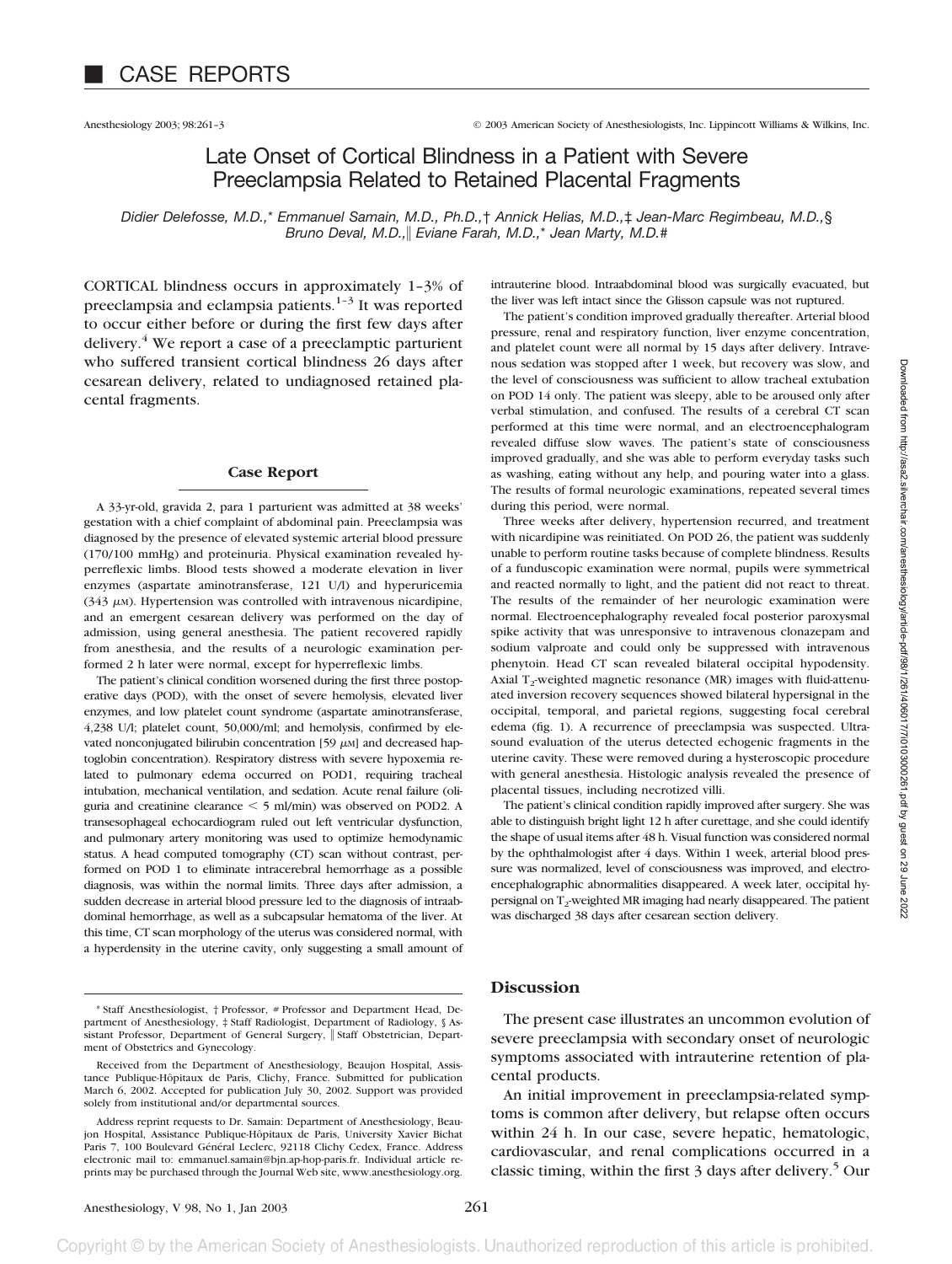

Fig. 1. Axial T<sub>2</sub>-weighted magnetic resonance (MR) image of the **brain with fluid-attenuated inversion recovery sequences performed at the onset of cortical blindness on postoperative day 26. The MR image shows bilateral hypersignal in the occipital, temporal, and parietal regions, suggesting focal cerebral edema.**

patient's very slow clinical improvement during the first 3 weeks was less expected, since recovery is usually complete within 1 week. However, persistent elevated blood pressure related to preeclampsia has been described 6 weeks postpartum.<sup>6</sup>

In contrast, the recurrence of hypertension and delayed onset of focal occipital seizures and cortical blindness are very uncommon. Because preeclampsia can only occur in the presence of a placenta, the hypothesis of placental tissue retention should be considered when unusual evolution is observed after delivery. In our case, it should have been suggested as soon as hypertension returned on POD 21. Physiopathologic alterations of preeclampsia and eclampsia are the result of an initial placental trigger and a maternal systemic response.7 Maternal symptoms are related to the synthesis of placentally derived vasoactive substances and to abnormal maternal systemic inflammatory response to an overload of placental debris shed from the syncytiotrophoblast into maternal circulation.8,9 Our case shows that even a small quantity of necrotized villous tissue retained in the uterine cavity can result in persistent preeclampsia and lead to further worsening of neurologic symptoms.

We arrived at the diagnosis of retained placenta very

late in our observation of the patient. Despite spontaneous separation and controlled cord traction, it is sometimes difficult to ascertain that the entire placenta has been delivered.<sup>10</sup> Placental retention has been reported to result in several complications, including bleeding, sepsis, and pain. In our case, postoperative uterine contraction and bleeding were considered to be nonspecific, despite severe blood coagulation disorders. An abdominal CT scan performed on POD 3 only showed hyperdensity in the uterine cavity, suggesting a small amount of intrauterine blood, and the diagnosis of retained placental products was suspected because of the recurrence of preeclampsia-related symptoms.

Although visual disturbances are common in severe preeclampsia, cortical blindness is rare, with an incidence of 1–3% and 3–14% in preeclamptic and eclamptic patients, respectively.<sup>2</sup> Blindness may be the primary clinical presentation of preeclampsia and may be isolated or associated with an altered state of consciousness.4 In eclampsia, it may precede seizures for several hours.<sup>2</sup> Patients may experience a complete loss of vision or may still perceive bright light shone directly into their eyes. $11$  The diagnosis should be evoked in the presence of loss of vision when (1) normal ophthalmoscopic examination results rule out retinal disease and (2) normal pupillary response to light and absence of blinking in response to threat suggest postgeniculate insult. Several pathologic features have been proposed to explain the neuropathologic mechanism of cerebral insult in eclampsia-related cortical blindness. Cerebral vasogenic edema in the cortex and subcortical white matter in the occipital lobes is commonly seen on MR imaging. $11-13$  An alteration in posterior cerebral blood flow autoregulation also has been suggested to favor arterial vasoconstriction and cerebral ischemia.<sup>14</sup> Rarely, microinfarctions and focal hemorrhage may contribute to cerebral dysfunction.<sup>2,15</sup> Cerebral imaging is of major importance in the diagnosis of cortical blindness. Head CT scan may reveal occipital hypodensities suggesting cerebral edema, described recently as posterior leukoencephalopathy syndrome.<sup>16</sup> It is helpful to rule out hemorrhage and to detect thromboembolic phenomena. Occasionally, the head CT scan may be within normal limits, suggesting that the transient and limited extent of increased fluid shift may be beyond the resolution of a  $CT$  scan.<sup>11</sup> MR imaging is increasingly used for the diagnosis of cortical blindness, since it exhibits superior soft tissue contrast and multiplanar resolution. It is the technique of choice to obtain images of the visual pathways.<sup>11</sup> Hyperintense signal lesions on  $T_2$ -weighted MR images are consistent with focal edema.

Management of preeclamptic or eclamptic women in whom cortical blindness develops is the same as for patients without this complication, and the management guidelines are now straightforward.<sup>6</sup> Delivery should not be postponed unnecessarily, and the prognosis of corti-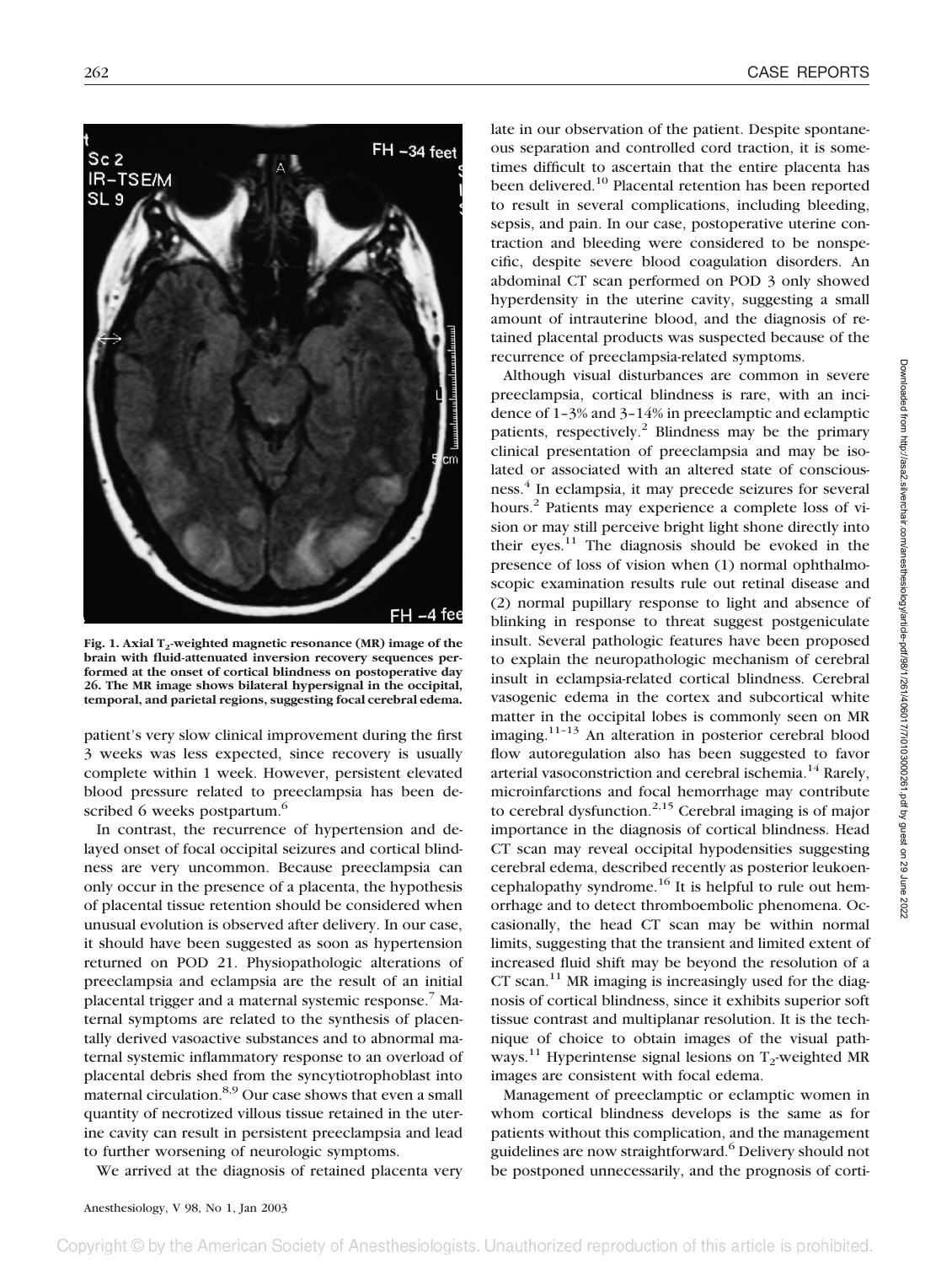cal blindness is good, with a mean  $(\pm$  SD) duration of blindness of  $34 \pm 27$  and  $92 \pm 67$  h in eclamptic and preeclamptic patients, respectively.2 Scotomas or long-lasting alterations in visual function are uncommon and are typically related to severe focal ischemia or hemorrhage.

In conclusion, this case illustrates that retention of placental tissue should be suspected in the presence of an unusual evolution of preeclampsia-related symptoms. Uterine vacuity should be assessed even when placental delivery is considered to be complete, since it is the key to treating preeclampsia.

### **References**

1. Nalliah S, Thavarashah AS: Transient blindness in pregnancy induced hypertension. Int J Gynaecol Obstet 1989; 29:249–51

2. Cunningham FG, Fernandez CO, Hernandez C: Blindness associated with preeclampsia and eclampsia. Am J Obstet Gynecol 1995; 172:1291–8

3. Borromeo CJ, Blike GT, Wiley CW, Hirsch JA: Cortical blindness in a preeclamptic patient after a cesarean delivery complicated by hypotension. Anesth Analg 2000; 91:609–11

4. Goodlin RC, Strieb E, Sun SF, Cox TA, Williams NE: Cortical blindness as the initial symptom in severe preeclampsia. Am J Obstet Gynecol 1983; 147:841–2 5. Ebert AD, Hopp HS, Entezami M, Runkel S, Weitzel HK: Acute onset of

blindness during labor: Report of a case of transient cortical blindness in association with HELLP syndrome. Eur J Obstet Gynecol Reprod Biol 1999; 84:111–3

6. Walker JJ: Pre-eclampsia. Lancet 2000; 356:1260–5

7. Meekins JW, Pijnenborg R, Hanssens M, McFadyen IR, van Asshe A: A study of placental bed spiral arteries and trophoblast invasion in normal and severe pre-eclamptic pregnancies. Br J Obstet Gynaecol 1994; 101:669–74

8. Jankowski J, Yoon MS, Stephan N, Zidek W, Schluter H: Vasoactive diadenosine polyphosphates in human placenta: Possible candidates in the pathophysiology of pre-eclampsia? J Hypertens 2001; 19:567–73

9. Redman CW, Sargent IL: The pathogenesis of pre-eclampsia. Gynecol Obstet Fertil 2001; 29:518–22

10. Wilkinson C, Enkin MW: Manual removal of placenta at caesarean section. Cochrane Database Syst Rev 2000; 2:CD000130

11. Herzog TJ, Angel OH, Karram MM, Evertson LR: Use of magnetic resonance imaging in the diagnosis of cortical blindness in pregnancy. Obstet Gynecol 1990; 76:980–2

12. Kesler A, Kaneti H, Kidron D: Transient cortical blindness in preeclampsia with indication of generalized vascular endothelial damage. J Neuroophthalmol 1998; 18:163–5

13. Schwartz RB, Jones KM, Kalina P, Bajakian RL, Mantello MT, Garada B, Holman BL: Hypertensive encephalopathy: Findings on CT, MR imaging, and SPECT imaging in 14 cases. AJR Am J Roentgenol 1992; 159:379–83

14. Torres PJ, Antolin E, Gratacos E, Chamorro A, Cararach V: Cortical blindness in preeclampsia: Diagnostic evaluation by transcranial Doppler and magnetic resonance imaging techniques. Acta Obstet Gynecol Scand 1995; 74:642–4

15. Drislane FW, Wang AM: Multifocal cerebral hemorrhage in eclampsia and severe pre-eclampsia. J Neurol 1997; 244:194–8

16. Pavlakis SG, Frank Y, Chusid R: Hypertensive encephalopathy, reversible occipitoparietal encephalopathy, or reversible posterior leukoencephalopathy: Three names for an old syndrome. J Child Neurol 1999; 14:277–81

Anesthesiology 2003; 98:263–5 © 2003 American Society of Anesthesiologists, Inc. Lippincott Williams & Wilkins, Inc.

# The Use of WuScope Fiberoptic Laryngoscopy for Tracheal Intubation in Complex Clinical Situations

*Juraj Sprung, M.D., Ph.D.,*\* *Toby Weingarten, M.D.,*† *John Dilger, M.D.*‡

THE WuScope system (Achi Corp., Fremont, CA, and Asahi Optical Co., Pentax, Tokyo, Japan) is a fiberoptic laryngoscopy system composed of a curved, tubular, bivalved, rigid blade and a flexible fiberscope.<sup>1</sup> The Wu-Scope system integrates the features of both rigid and flexible laryngoscopy and eliminates the shortcomings of each. We describe two complex clinical situations in which the use of a WuScope laryngoscope resulted in successful endotracheal intubations.

#### **Case Reports**

#### *Case 1*

A 67-yr-old, morbidly obese woman (160 cm, 125 kg) was brought to the emergency room by a paramedic unit after developing acute neck expansion at home. She had undergone left carotid endarterectomy 6 days previously. While in the ambulance, her neck swelling continued to expand despite the external compression applied by paramedic

\* Senior Associate Consultant and Professor of Anesthesiology, † Resident in Anesthesiology, ‡ Senior Associate Consultant and Assistant Professor of Anesthesiology.

personnel. Her breathing became stridulous, resulting in severe respiratory distress, and she became unconscious. The paramedic team attempted tracheal intubation without success, and they performed mask ventilation until arrival at the emergency room. An emergency room physician attempted tracheal intubation without success; therefore, an emergency cricothyrotomy was performed, and a 6-mm endotracheal tube (ETT) was inserted into the trachea. After tube insertion, an electrocardiogram revealed asystole, and cardiopulmonary resuscitation was initiated. Two minutes later, sinus tachycardia was established, and the patient was transferred to the operating room for carotid artery repair. Throughout the entire emergency room course and transfer to the operating room, a surgical resident maintained pressure over the expanding neck and cricothyrotomy site, which also was bleeding. The patient was anesthetized with isoflurane and fentanyl, and muscle relaxation was achieved with cisatracurium. Lung ventilation through the small ETT became extremely difficult, requiring ventilation with peak inspiratory pressures of  $65$  cm  $H<sub>2</sub>O$ . The oxyhemoglobin saturation, assessed by pulse oximetry, ranged between 85 and 89% on fraction of inspired oxygen (FIO<sub>2</sub>) 1.0. As soon as the surgeon controlled the carotid artery bleeding, we decided to exchange the ETT. The large adult WuScope was preloaded with an 8.0-mm ETT. With uninterrupted lung ventilation, the WuScope blade was inserted through the middle of the mouth, and the vocal cords were visualized despite the fact that the posterior left pharyngeal wall was bulging toward the glottis. Under direct vision, the new ETT was placed through the glottic opening without difficulty. After confirming adequate lung ventilation, the original ETT was withdrawn. The new ETT was then advanced beyond the cricothyrotomy incision (fig. 1). Lung ventilation immediately improved, with peak pressures below 30 cm H2O, while oxyhemoglobin saturation increased to 99%. Examination of the removed ETT revealed blood clots that narrowed its internal diameter, explaining the difficulty in ventilating.

Convright © by the American Society of Anesthesiologists. Unauthorized reproduction of this article is prohibited

Received from the Department of Anesthesiology, Mayo Clinic, Rochester, Minnesota. Submitted for publication May 14, 2002. Accepted for publication July 30, 2002. Support was provided solely from institutional and/or departmental sources.

Address reprint requests to Dr. Sprung: Department of Anesthesiology, Mayo Medical School, Charlton 1-145, Mayo Clinic, 200 First Street Southwest, Rochester, Minnesota 55905. Address electronic mail to: Sprung.juraj@mayo.edu. Individual article reprints may be purchased through the Journal Web site, www.anesthesiology.org.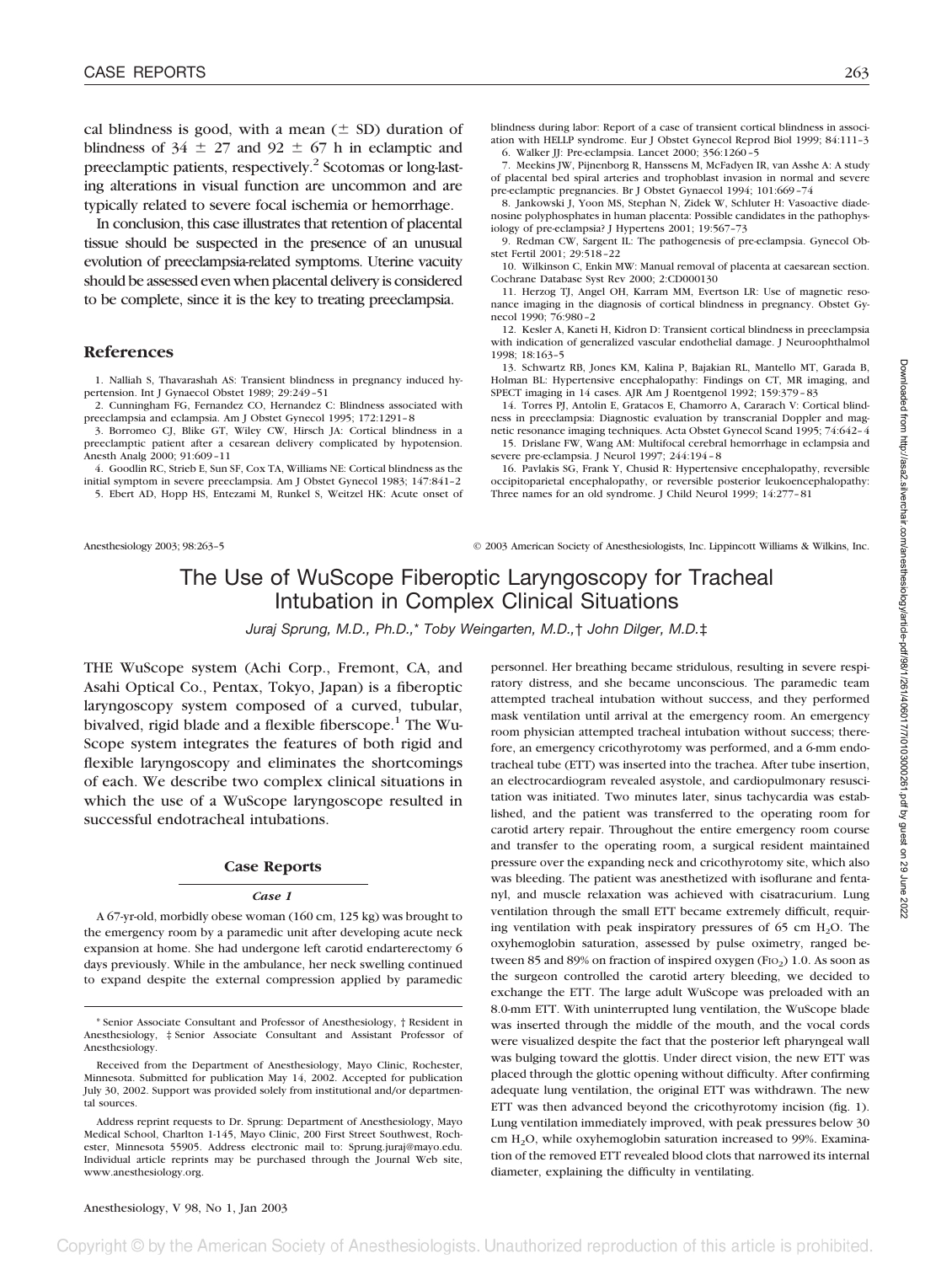

**Fig. 1. Schematic representation of an endotracheal tube (ETT) inserted through the cricothyrotomy site and simultaneous ETT exchange** *via* **oral intubation aided by the WuScope laryngoscope (see Case 1).**



**Fig. 2. WuScope system–aided tracheal intubation in a patient with a glottic tumor. Endotracheal tube placement was preceded by airway exchange catheter (see Case 2).**

#### *Case 2*

A 58-yr-old woman (162 cm, 60 kg) with a history of laryngeal papillomatosis was admitted for her third laryngeal surgery—laser tumor debulking. While sitting in the bed, her voice was hoarse, and her breathing was stridulous. After anesthesia was induced for the first surgery, the vocal cords could not be visualized with direct laryngoscopy. At that time, the ETT was placed blindly, aided by an intubating stylet, which resulted in bleeding from the traumatized tissues. For her second surgery, fiberoptic intubation was attempted, and although the fiberoptic bronchoscope was successfully placed into trachea without bleeding, the ETT could not be passed through the glottis. Attempts to forcefully insert the ETT over the fiberoptic bronchoscope resulted in massive oral bleeding, necessitating the establishment of an emergency surgical airway. For the present surgery, the plan for tracheal intubation included WuScope-assisted, awake intubation, with an otolaryngologist standing by to perform an emergency tracheostomy if needed. After sedation with 1 mg midazolam and 50  $\mu$ g fentanyl, we anesthetized the oropharynx with the patient in the sitting position. Once we had achieved adequate oropharyngeal anesthesia, we lowered the bed to a semisitting position and inserted the adult WuScope blade through the middle of the mouth. The patient's glottic opening was narrow due to extensive tumor growth. We introduced an airway exchange catheter (AEC; Cook Critical Care, Bloomington, IN), first through the WuScope preloaded ETT and then through the narrow glottic opening. The placement of the AEC through the glottis was achieved without bleeding, and the patient tolerated it well. Then we used a well-lubricated, 5.5-mm laser ETT and passed it with some difficulty through the narrow vocal cords (fig. 2). This was followed by administration of propofol. The glottic bleeding, present after the placement of the ETT, was controlled with laser coagulation. During a 60-min laser surgery, total intravenous anesthesia was maintained with propofol-alfentanil infusion and an air-oxygen mixture  $(F10<sub>2</sub>)$  $= 0.25$ ). At the completion of the surgery and prior to tracheal extubation, we instilled 2% lidocaine through the ETT and allowed the patient to awaken. With the patient fully awake, we deflated the tracheal cuff and tested her ability to breathe around the occluded ETT. Then we reintroduced the AEC through the ETT into the trachea. The ETT was taken out, with the AEC left in the trachea and taped to the face with a depth marker showing 23 cm at the lip, and the patient was sent to the recovery room. The AEC was removed 1 h later, when there were no signs of breathing difficulty. The patient was discharged to home the next day.

## **Discussion**

The WuScope system is a fiberoptic intubating device that combines a fiberoptic scope with a rigid  $laryngoscope.<sup>1</sup>$  It allows tracheal intubation without the need for head extension, tongue lifting, or forceful jaw opening, because a 110° handle-to-blade angle allows easy visualization of the glottis in many difficult clinical situations. $2-5$  The WuScope is typically inserted in the midline of the mouth. The handle is then rotated toward the laryngoscopist, with the blade gently advanced across the convexity of the tongue. Once the larynx is visualized, the ETT may be advanced between the cords under direct vision, as we did in our first patient. Manipulating the scope side to side or back and forth may be needed to optimize the laryngeal view and to facilitate direction of the ETT toward the glottis. Alternatively, a suction catheter or AEC may be advanced through the ETT into the trachea. This catheter serves as a stylet, which directs the ETT through the glottis.

Expanding neck hematoma after carotid endarterectomy represents one of the most emergent and difficult situations for tracheal intubation. Attempts to intubate the trachea by direct laryngoscopy may be impossible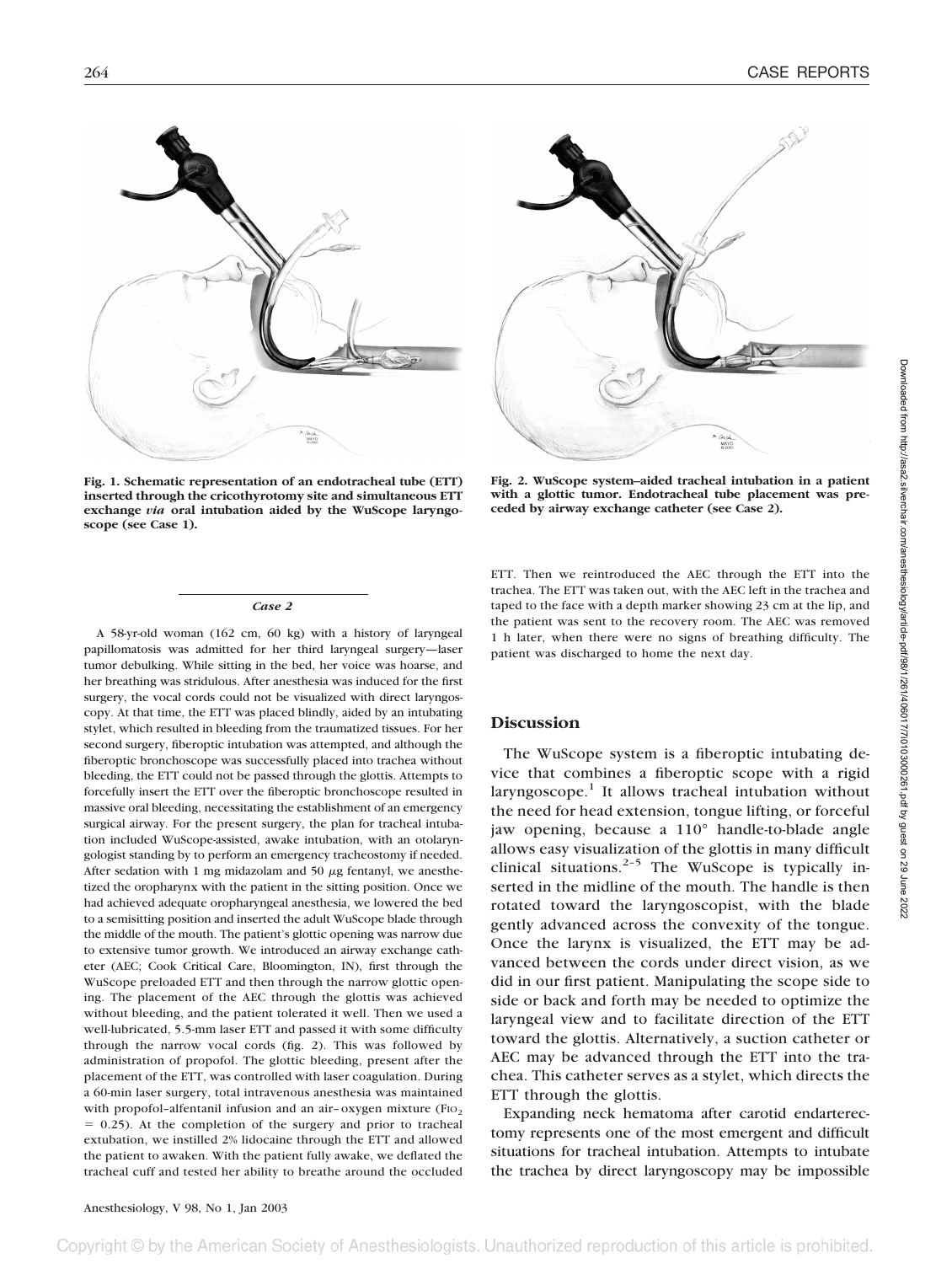when the airway anatomy is distorted. ETT exchange in these cases may pose substantial risk for the patient. We were unable to perform adequate ventilation through the small and obstructed (because of blood clots) ETT inserted through the cricothyroidotomy; therefore, we needed to replace the ETT. Bleeding around the cricothyroidotomy incision and low oxyhemoglobin saturations were viewed as risks for the ETT exchange through the same incision, as even a short period of interrupted ventilation could have had catastrophic consequences for this patient. We decided to exchange the ETT by using WuScope rigid laryngoscopy. In this case, tracheal intubation was performed without the use of stylet guidance. The design of the WuScope overcomes some complex anatomic obstacles, and the blade design offers both easy entrance into the oropharynx and visualization of the anteriorly positioned glottic opening. At the same time, the tubular blade protects the fiberscope lens from secretions, blood, or redundant tissues better than during flexible fiberoptic intubation.

In our second patient, conventional fiberoptic intubation and attempts to place the ETT resulted in massive glottic hemorrhage during her previous surgery. We opted to use the WuScope system for intubation. The WuScope allowed direct visualization of the tumorous glottis and atraumatic insertion of the jet–endotracheal tube exchanger. Once passed beyond the glottis, this exchanger would have allowed the use of jet ventilation if difficulties had occurred. We consequently successfully intubated the trachea with minimal trauma. Because laser surgery can result in delayed swelling with consequent airway compromise,  $6,7$  we monitored the patient for 24 h before her uneventful discharge.

In conclusion, WuScope rigid laryngoscopy may be used in some very complex clinical situations. However, as with any other technique, failure to intubate may occur even with this technique. Experience with the WuScope system should be acquired first on uncomplicated airways before attempting its use on difficult airways.

### **References**

- 1. Wu TL, Chou HC: A new laryngoscope: The combination intubating device. ANESTHESIOLOGY 1994; 81:1085–7
- 2. Wu TL, Chou HC: WuScope versus conventional laryngoscope in cervical spine immobilization. ANESTHESIOLOGY 2000; 93:588–9
- 3. Andrews SR, Norcross SD, Mabey MF, Siegel JB: The WuScope technique for endotracheal tube exchange. ANESTHESIOLOGY 1999; 90:929–30
- 4. Andrews SR, Mabey MF: Tubular fiberoptic laryngoscope (WuScope) and lingual tonsil airway obstruction. ANESTHESIOLOGY 2000; 93:904–5

5. Smith CE, Kareti M: Fiberoptic laryngoscopy (WuScope) for double-lumen endobronchial tube placement in two difficult-intubation patients. ANESTHESIOLOGY 2000; 93:906–7

6. Dumon JF, Shapshay S, Bourcereau J, Cavaliere S, Meric B, Garbi N, Beamis J: Principles for safety in application of neodymium-YAG laser in bronchology. Chest 1984; 86:163–8

7. Chakraverty SC, Rafferty PR: Laser therapy for endobronchial tumours. Scott Med J 1992; 37:141–3

Anesthesiology 2003; 98:265–8 © 2003 American Society of Anesthesiologists, Inc. Lippincott Williams & Wilkins, Inc.

# Hemodynamic Instability and Delayed Emergence from General Anesthesia Associated with Inadvertent Intrathecal Baclofen Overdose

*Michael A. Lyew, M.D.,*\* *Christina Mondy, M.S., C.R.N.A.,*† *Susan Eagle, M.D.,*‡ *Sandra E. Chernich, P.A.*§

MUSCLE spasticity is a feature of cerebral palsy that is due to simultaneous contraction of agonist and antagonist muscle groups. Descending inhibitory interneurons are affected, causing an excess of excitatory neurotransmitters and inadequate release of  $\gamma$ -aminobutyric acid (GABA) in the spinal cord. Overstimulation of  $\alpha$  motor neurons results in these contractions. Baclofen (Novartis Pharma AG, Basel, Switzerland) acts as an agonist at the  $GABA_b$  receptors in the dorsal horn of the spinal cord and reduces the tone and pain associated with muscle spasms.<sup>1</sup> Intrathecal administration of the drug reduces spasticity at lower doses than are needed orally and with fewer side effects. These side effects include bradycardia and hypotension during general anesthesia and delayed arousal after surgery, all of which have been reported in patients who were taking oral baclofen preoperatively.<sup>2,3</sup> We describe a case in which these features occurred in association with the intrathecal administration of baclofen.

### **Case Report**

A 9-yr-old, 19.4-kg child with cerebral palsy was admitted with a history of fluid accumulation over a SynchroMed® (Medtronic, Minneapolis, MN) baclofen infusion pump. The pump had been subfascially implanted 3 yr prior to this event. The catheter entered the intrathecal space in the lumbar region, and its tip was located in the mid to upper thoracic region. An abdominal roentgenogram showed a fracture of the catheter at its hub connection to the port of the pump. The patient was

<sup>\*</sup> Associate Clinical Professor, † Staff Anesthetist, ‡ Resident, Department of Anesthesiology, Children's Medical Center, § Physician Assistant, Department of Neurosurgery.

Received from the Department of Anesthesiology, Children's Medical Center, and the Department of Neurosurgery, Medical College of Georgia, Augusta, Georgia. Submitted for publication April 22, 2002. Accepted for publication July 31, 2002. Support was provided solely from institutional and/or departmental sources.

Address reprint requests to Dr. Lyew: Department of Pediatric Anesthesiology, Children's Medical Center, Medical College of Georgia, BT 2651, 1446 Harper Street, Augusta, Georgia 30912. Address electronic mail to: mlyew@mail.mcg.edu. Individual article reprints may be purchased through the Journal Web site, www.anesthesiology.org.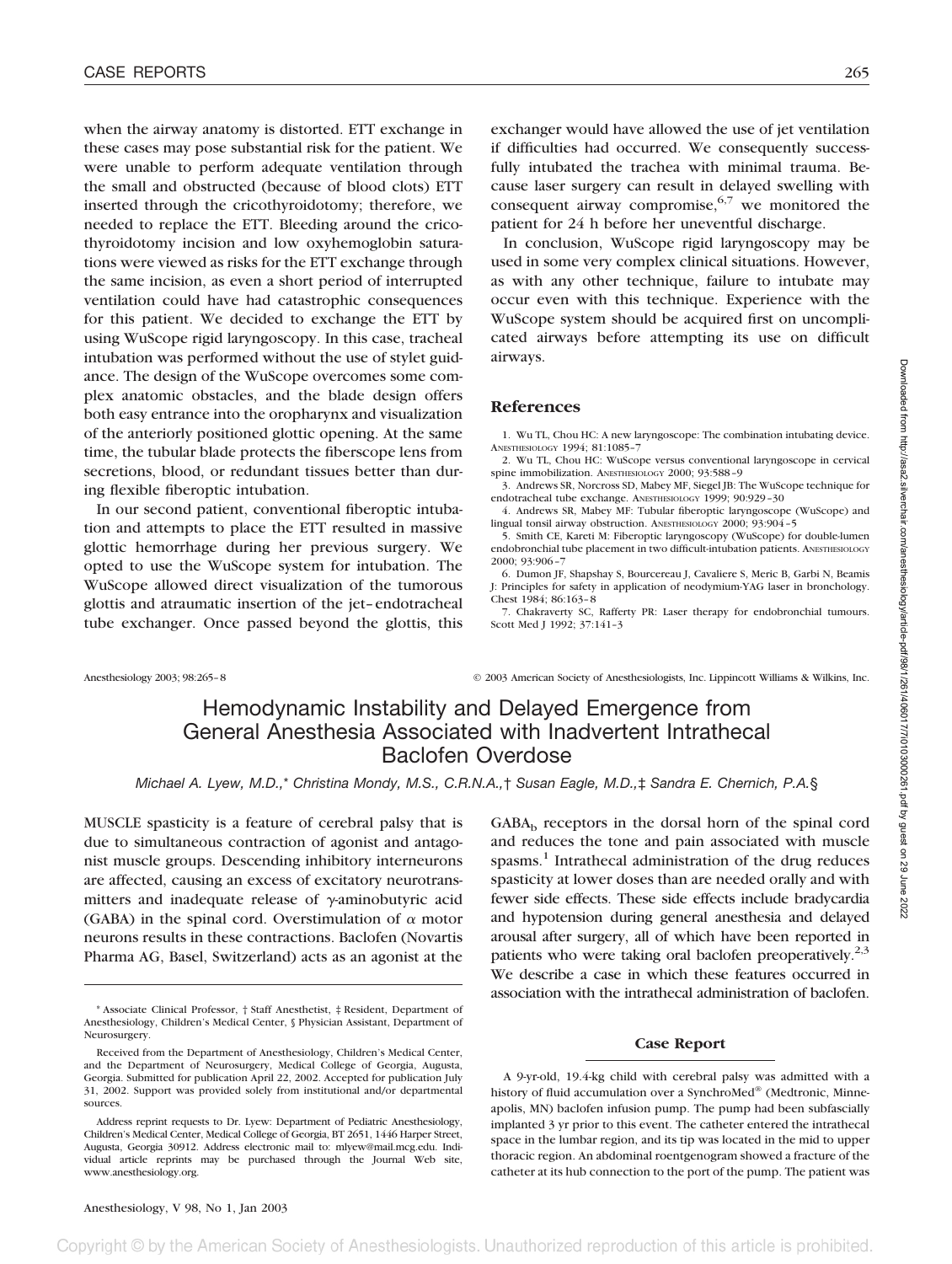alert, with a history of increased muscle spasms. His other medications included oral ranitidine and transdermal scopolamine for control of gastroesophageal reflux and nausea. The patient's blood pressure and heart rate were 113/85 mmHg and 89 beats/min, respectively. No premedication was given.

Anesthesia was induced with 100 mg thiopental and 50  $\mu$ g fentanyl. Rocuronium, 20 mg, was used to facilitate tracheal intubation. Anesthesia was initially maintained with 0.5% isoflurane and 70% nitrous oxide in oxygen. The pump was programmed to stop infusing baclofen  $(2,000 \mu g/ml)$  shortly after induction. Over the next 30 min, the patient's blood pressure and heart rate were noted to decrease to 55–60/30–40 mmHg and 55 beats/min, respectively, despite discontinuation of the inhalational agent and the onset of surgery. Volume administration and intravenous glycopyrrolate, 0.1 mg, increased the heart rate to 100 beats/min and increased the blood pressure to 80/45 mmHg. The oxygen saturation remained at 98–100% throughout the procedure. The fractured hub connector was removed and replaced with a two-piece catheter that was trimmed and spliced to the existing catheter. Residual baclofen solution and cerebrospinal fluid was allowed to drain back through the repaired catheter before it was attached to the pump. The pump was then reprogrammed to deliver a bolus of  $777 \mu g$  baclofen (0.3 ml) to prime the catheter and then to infuse at a rate of 15.6  $\mu$ g/h. At the end of the procedure, which lasted 1 h, we noticed that the patient was unresponsive despite adequate reversal of neuromuscular blockade. The pupils were 2 mm in size. Intravenous naloxone was given in  $20-\mu$ g increments to a total of  $120 \mu$ g. Spontaneous ventilation and airway reflexes subsequently returned. When the patient started to awaken, he was extubated and transferred to the recovery room, with a blood pressure of 100/70 mmHg, a heart rate of 100 beats/min, and a respiratory rate of 20 breaths/min.

The patient then became more somnolent in the recovery room, despite gentle stimulation. His blood pressure and heart rate gradually decreased to 75/31 mmHg and 59–62 beats/min, respectively, 70 min after the pump was activated. His respiratory rate was 10 breaths/min, and his oxygen saturation, as measured by pulse oximetry, was 100% on 30% inhaled oxygen. Venous blood glucose concentration was 90 mg/dl. No improvement in consciousness level occurred after administration of 5 g dextrose or after further administration of naloxone. The pupils were midsized. Volume administration and atropine, 0.3 mg, increased the heart rate to 80–90 beats/min and increased the blood pressure to 80/40 mmHg. At this time, it was realized that the administered bolus dose of baclofen may have been greater than was necessary to prime the catheter. The pump was turned off, and the patient, still unconscious but breathing at 15–20 breaths/min, was admitted overnight to the pediatric intensive care unit for observation. Two further doses of atropine, 0.3 mg, were given to maintain the heart rate in the 80–90 beats/min range.

Twelve hours after the bolus dose was given, the patient began to awaken. The intrathecal baclofen infusion was resumed at a rate of  $375 \mu g/24$  h. However, the patient again became unconscious 4 h after starting at this rate, so the infusion was stopped again. When consciousness returned, the infusion was started at  $99.8 \mu g/24$  h, with no further recurrence of coma. The patient's blood pressure and heart rate returned to baseline values. A subsequent increase in the infusion rate to 150  $\mu$ g/24 h also did not affect consciousness. The patient was discharged in stable condition at a final rate of 250  $\mu$ g/24 h on the third postoperative day.

### **Discussion**

There are two major indications for the use of intrathecal baclofen in patients with cerebral palsy. The first is to improve the ability of patients with spastic diplegia or quadriplegia to ambulate with or without external

aids. The second indication is a reduction of tone in nonambulatory patients with severe spasticity to expedite their nursing care. $4$  At a preoperative screening trial, bolus doses of  $25-100 \mu g$  of the drug are given intrathecally to assess their effect on muscle tone (Ashworth scale). The pump is later implanted if an improvement in tone is demonstrated. The pump is programmed with an external computer to deliver a bolus of drug, which fills the dead space of the pump and the intrathecal catheter, and then to provide a continuous infusion at a predetermined daily dosage. The priming bolus is calculated from the drug concentration, the internal pump tubing volume, and the implanted catheter volume, which is dependent on its length. The daily dosage is adjusted periodically to achieve the most optimal effect on tone. This dosage is not related to age or weight.<sup>5</sup> A large variation in dose, ranging from 22 to 869  $\mu$ g/24 h, has been reported.<sup>4</sup>

Intrathecal infusion of baclofen results in much higher concentrations of the drug in cerebrospinal fluid than are achieved with oral administration; thus, there is a greater reduction in spastic tone and a lower incidence of cerebral side effects.<sup>6</sup> When the intrathecal catheter tip is located in a midthoracic rather than a lower thoracic position, there is a greater improvement in upper extremity tone, without a decrease in the drug's effect on lower extremity tone, in children with quadriparetic spasticity. The midthoracic position also allows a reduction in daily dosages to achieve this effect because of the more even distribution of the drug in the cervical and lumbar cerebrospinal fluid.<sup>7</sup> Intrathecal baclofen has a half-life of 5 h and a clearance rate of 30 ml/h when it is given either as a bolus or as an infusion.<sup>4</sup>

The anesthetic agents potentiated the central nervous system effects of baclofen to cause hypotension and bradycardia during surgery. In awake patients, baclofen does not have pronounced cardiovascular effects, although a mild hypotensive action occasionally is seen.<sup>8</sup> In anesthetized animals, GABA and drugs that stimulate GABA receptors cause a decrease in arterial pressure and heart rate.<sup>9</sup> Baclofen, which acts in part by stimulating central nervous system GABA receptors, may be synergistic with general anesthetics that potentiate GABA action on synaptic transmission. The result is a reduction in sympathetic outflow to the vasculature and to the heart.<sup>10</sup> The effect may be augmented by fentanyl, which stimulates central vagal nuclei.<sup>11</sup> In addition, intrathecal baclofen is antinociceptive in several animal models.<sup>12</sup> GABA<sub>b</sub> agonists may regulate the excitability of the primary afferent terminal in the dorsal gray matter of the spinal cord by reducing the release of transmitters from these terminals and by causing postsynaptic hyperpolarization. Spinal baclofen produces a dose-dependent inhibition of the C fiber–evoked activity in dorsal wide– dynamic range neurons.<sup>13</sup> In contrast to animal studies,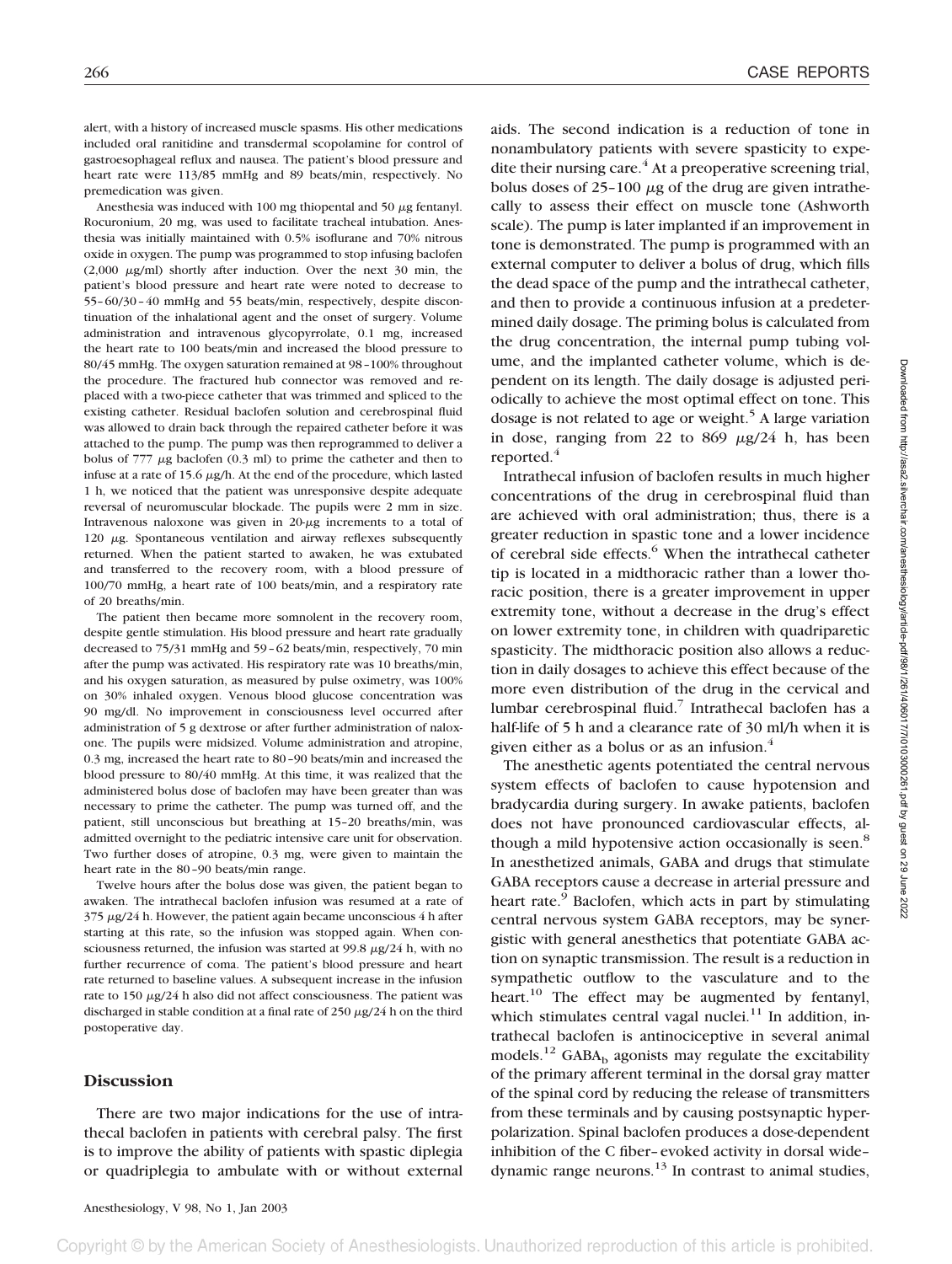a comparable analgesic effect of intrathecal baclofen has not, however, been consistently reported in humans.<sup>14</sup>

The effect of the baclofen bolus dose was superimposed on the increased sensitivity to anesthetic agents to cause unconsciousness to persist in the postoperative period. Bolus administration is more likely than infusion of the intrathecal drug to be associated with adverse events, such as sedation, bradycardia, hypotension, and respiratory depression. The side effects depend on the degree of the overdose, which determines the amount of drug that reaches and affects supraspinal receptors.<sup>15</sup> Bolus administration at the upper to midthoracic level may cause earlier supraspinal diffusion and effects of the drug. In contrast to slow infusion, the initial drug distribution is influenced by the drug volume and density during bolus injection.<sup>16</sup> The density of the 2,000- $\mu$ g/ml baclofen solution was determined to be 1.003 g/ml at 24°C. The value is similar to that previously obtained for the 500- $\mu$ g/ml solution at the same temperature.<sup>17</sup> The specific gravity of the latter solution at 37°C was reported to be 0.9996. The specific gravity of the  $2,000-\mu$ g/ml solution is likely to be similar at body temperature. Thus, the solution, which is made up in normal saline, is isobaric or slightly hypobaric in relation to cerebrospinal fluid. The subsequent distribution of the drug is determined by its hydrophilic nature. Clearance rates obtained from bolus and infusion studies are similar, indicating that baclofen is cleared by rostral bulk flow of cerebrospinal fluid. $4$ 

Overdoses are more likely to be caused by human error in the programming or refill procedure than by pump malfunction. $<sup>1</sup>$  The use of a high-concentration</sup> solution causes an overdose to occur easily because of the small priming volume. In our case, the calculated priming bolus was appropriate to fill the dead space of the pump and the catheter. As the pump was undisturbed, its dead space was already filled with baclofen, so that a smaller dose (0.1–0.15 ml) was needed to fill the catheter. Thus, about 0.2 ml  $(400 \mu g)$  was administered by bolus into the spinal fluid. Alternative factors that cause delayed awakening after general anesthesia, such as other medications, metabolic disturbances, and neurologic injury, were excluded. $3$  Naloxone was given to fully reverse the sedative and respiratory depressant effects of fentanyl. Blood glucose and electrolyte concentrations were normal. Systemic uptake and redistribution to the brain were considered unlikely causes of early postoperative coma, although plasma baclofen concentrations were not measured. Systemic absorption of the high-concentration drug would most likely have occurred from the fluid pocket around the pump during surgery, as baclofen administered intrathecally is not associated with significant concentrations in the systemic circulation.<sup>4</sup> The preoperative awake status of the patient suggests that plasma concentrations resulting from any absorption were insufficient to affect the con-

sciousness level. The lack of increased spasticity in the upper extremities in the early postoperative period indicated that there was rostral migration of the bolus dose to the cervical and supraspinal intrathecal areas, which was facilitated by the high spinal position of the catheter. The recurrence of coma, after initiation of the intrathecal infusion at the previous rate on the first postoperative day, may have indicated increased receptor sensitivity secondary to the decreased intrathecal baclofen concentrations caused preoperatively by leakage from the fractured catheter.<sup>18</sup> Postoperative reduction in the infusion rate was therefore required.

Preoperative discontinuation of oral baclofen therapy has been advised to prevent the occurrence of severe hemodynamic instability during anesthesia.<sup>2</sup> However, similar discontinuation of intrathecal therapy may cause an increase in tone and muscle spasms before surgery in patients with cerebral palsy. Rapid withdrawal of intrathecal baclofen after chronic administration also has been associated with seizures, psychosis, hallucinations, and visual disturbances.<sup>19</sup> Ephedrine, atropine, and epinephrine all have been reported to be effective in treating baclofen-induced hypotension and bradycardia during general anesthesia. $<sup>2</sup>$  The emergency protocol,</sup> recommended in the case of an intrathecal baclofen overdose that causes coma and respiratory depression, advises maintaining the airway, breathing, and circulation; terminating the pump infusion (if necessary, by emptying the pump); and administering physostigmine, 0.02 mg/kg, at a rate of no more than 0.5 mg/min. The dose is repeated at 5–10-min intervals until a therapeutic effect is obtained or a maximum dose of 2 mg is given.<sup>20</sup> The drug was not given in our case. We decided to allow the patient to recover spontaneously with airway and circulatory support, as long as spontaneous ventilation and oxygenation were maintained. Lumbar puncture and withdrawal of 30–40 ml of cerebrospinal fluid, which can be assayed to show an abnormally high concentration, has also been used to reverse unconsciousness.<sup>4</sup>

In conclusion, intrathecal baclofen overdose should be considered as a possible cause of hemodynamic instability during pump or catheter revision procedures or of delayed emergence in the postoperative period. Increased sensitivity to anesthetic and analgesic agents warrants caution in the use of these drugs during surgery. Appropriate therapy should be readily available to treat cardiovascular, neurologic, and respiratory disturbances that may occur in association with the intrathecal medication.

## **References**

pyright © American Society of Anesthesiologists. Unauthorized reproduction of this article is prohibited

<sup>1.</sup> Nolan J, Chalkiadis GA, Low J, Olesch CA, Brown TCK: Anesthesia and pain management in cerebral palsy. Anaesthesia 2000; 55:32–41

<sup>2.</sup> Sill JC, Schumacher K, Southorn PA, Reuter J, Yaksh TL: Bradycardia and hypotension associated with baclofen used during general anesthesia. ANESTHESI-OLOGY 1986; 64:255–8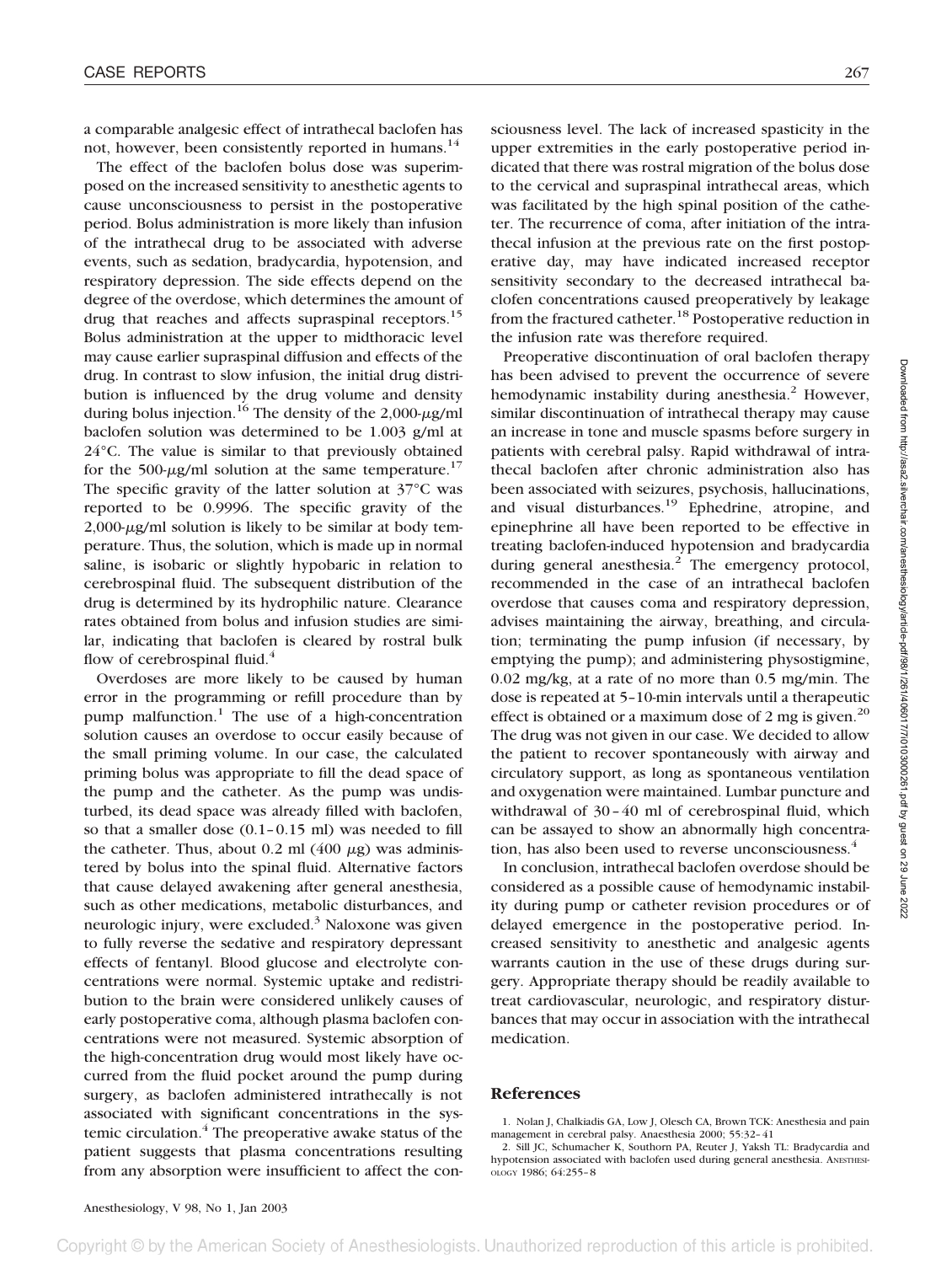3. Gomar C, Carrero EJ: Delayed arousal after general anesthesia associated with baclofen. ANESTHESIOLOGY 1994; 81:1306-7

4. Albright AL: Baclofen in the treatment of cerebral palsy. J Child Neurol 1996; 11:77–83

5. Albright AL, Cervi A, Singletary J: Intrathecal baclofen for spasticity in cerebral palsy. JAMA 1991; 265:1418–22

6. Muller H, Zierski J, Dralle D, Kraub D, Mutschler E: Pharmacokinetics of intrathecal baclofen, Local Spinal Therapy of Spasticity. Edited by Muller H, Zierski J, Penn RD. New York, Springer, 1988, pp 223–6

7. Grabb PA, Guin-Renfroe S, Meythalen JM: Midthoracic catheter tip placement for intrathecal baclofen administration in children with quadriparetic spasticity. Neurosurgery 1999; 45:833–7

8. Pinto OD, Polikar M, Debono G: Results of international clinical trials with Lioresal. Postgrad Med J 1972; 48:18–23

9. Yamada KA, Normal WP, Hamosh P, Gillis RA: Medullary ventral surface GABA receptors affect respiratory and cardiovascular function. Brain Res 1982; 248:71–8

10. Williford DJ, Hamilton BL, Dias Souza J, Williams TP, DiMicco JA, Gillis RA: Central nervous system mechanisms involving GABA influence arterial pressure and heart rate in the cat. Circ Res 1980; 47:80–7

11. Bovill JG, Sebel PS, Stanley TH: Opioid analgesics in anesthesia: With reference to their use in cardiovascular anesthesia. ANESTHESIOLOGY 1984; 61: 731–55

12. Yaksh TL, Reddy SV: Studies in the primate on the analgesic effects associated with intrathecal actions of opiates, alpha-adrenergic agonists and baclofen. ANESTHESIOLOGY 1981; 54:451–67

13. Dickenson AH, Brewer CM, Hayes NA: Effects of topical baclofen on C fiber-evoked neuronal activity in the rat dorsal horn. Neuroscience 1985; 14: 557–62

14. Yaksh TL: A drug has to do what a drug has to do. Anesth Analg 1999; 89:1075–7

15. Armstrong RW, Steinbok P, Cochrane DD, Kube SD, Fife SE, Farrell K: Intrathecally administered baclofen for treatment of children with spasticity of cerebral origin. J Neurosurg 1997; 87:409–14

16. Kroin JS, Ali A, York M, Penn RD: The distribution of medication along the spinal canal after chronic intrathecal administration. Neurosurgery 1993; 33: 226–30

17. Nicol ME, Holdcroft A: Density of intrathecal agents. Br. J Anaesth 1992; 68:60–3

18. Delhaas EM, Brouwers JR: Intrathecal baclofen overdose: Report of 7 events in 5 patients and review of the literature. Int J Clin Pharmacol Ther Toxicol 1991; 29:274–80

19. Fromm GH, Terrence CF: Comparison of L-baclofen and racemic baclofen in trigeminal neuralgia. Neurology 1987; 37:1725–8

20. Medtronic: Lioresal Intrathecal (Baclofen Injection). Product Monograph. Minneapolis, MN, Medtronic, 2001

Anesthesiology 2003; 98:268–70 © 2003 American Society of Anesthesiologists, Inc. Lippincott Williams & Wilkins, Inc.

# Selective Lobar Bronchial Blockade following Contralateral Pneumonectomy

*Ju-Mei Ng, F.A.N.Z.C.A.,*\* *Philip M. Hartigan, M.D.*†

SINGLE-LUNG isolation is commonly utilized to facilitate surgical access for various thoracic procedures. In postpneumonectomy patients requiring surgery in the remaining lung, selective isolation of a lobe may afford enhanced surgical access and may minimize injury to the lung tissue during surgical manipulation. We report two patients who had undergone left pneumonectomy—one who was scheduled for a partial sternotomy and exploration of a right neck mass, and another who was scheduled for right-sided pleurectomy—and the methods used for selective lobar blockade.

#### **Case Report**

#### *Case 1*

A 62-yr-old woman (162.5 cm, 44.5 kg) was diagnosed with recurrent cervicothoracic sarcoma. She had undergone a left pneumonectomy in 1989, followed by chemotherapy and radiotherapy; sternotomy with resection of mediastinal sarcoma in 1996; and distal pancreatectomy, splenectomy, left hemicolectomy, and left nephrectomy in 2000. She had developed stridor of 1 week's duration, and magnetic resonance imaging showed a  $5 \times 4 \times 5$  cm mass lying to the right of the esophagus, displacing and narrowing the trachea to the left, and 50% of its normal caliber just below the level of the clavicular Downloaded from http://asa2.silverchair.com/anesthesiology/article-pdf/98/1/261/406017/7r0103000261.pdf by guest on 29 June 2022 Downloaded from http://asa2.silverchair.com/anesthesiology/article-pdf/98/1/261/406017/7i0103000261.pdf by guest on 29 June 2022

heads. The surgeon requested selective right upper lobe collapse to aid exploration and dissection of the right neck mass. Preoperative pulmonary function tests showed a forced vital capacity of 1.84 l and a forced expiratory volume in 1 s ( $FEV<sub>1</sub>$ ) of 1.48 l.

After induction of anesthesia, an 8.5-mm ID endotracheal tube (ETT) was inserted into the trachea without difficulty. Bronchoscopy showed a short left main bronchial stump, and both the right main bronchus and the bronchus intermedius were estimated to be 20 mm long.

The single-lumen ETT was removed; a 37-French left-sided doublelumen tube (DLT; Bronchopart®; Rüsch Inc., Duluth, GA) was inserted into the trachea during direct laryngoscopy and guided into the bronchus intermedius with a fiberoptic bronchoscope. The DLT was rotated 180° in the process. The bronchial orifice of the DLT was positioned just above the right middle and lower lobe orifices, with the proximal end of the inflated bronchial cuff at the upper lobe take off. With both cuffs inflated, the right middle and lower lobes were ventilated through the bronchial lumen, and the right upper lobe was allowed to collapse. Partial sternotomy was performed, with the incision extended to the right chest. The right upper lobe was well deflated, and good surgical access was obtained. Pressure control ventilation with a fraction of inspired oxygen (FIO<sub>2</sub>) of  $1.0$  was utilized (peak inspiratory pressures kept  $\leq$  30 cm H<sub>2</sub>O, with adjustment of respiratory rate to maintain normocapnia), and oxygen saturation remained at 98–100%. Right neck exploration was performed. Prior to closure, the right upper lobe was reinflated by ventilating the tracheal lumen.

#### *Case 2*

A 65-yr-old woman (178 cm, 97 kg) had undergone a left extrapleural pneumonectomy for malignant mesothelioma 20 months earlier. She developed a recurrent right pleural effusion and underwent right pleuroscopy. Pleural biopsy showed recurrent malignant mesothelioma.

After induction of anesthesia with easy mask ventilation, direct laryngoscopy with a Macintosh blade revealed a Cormack and Lehane Grade 3 larynx. An 8/22-French bronchial blocker (Fogarty Occlusion Catheter model #62080822F; Baxter Healthcare Corp., Irvine, CA) was inserted into the trachea, utilizing a 45° bend at its tip, and an 8.5-mm

<sup>\*</sup> Thoracic Anesthesia Fellow, † Assistant Professor of Anesthesia.

Received from the Department of Anesthesiology, Perioperative and Pain Medicine, Brigham and Women's Hospital, Harvard Medical School, Boston, Massachusetts. Submitted for publication April 24, 2002. Accepted for publication August 20, 2002. Support was provided solely from institutional and/or departmental sources.

Address reprint requests to Dr. Ng: Department of Anesthesiology, Perioperative and Pain Medicine, Brigham and Women's Hospital, Harvard Medical School, 75 Francis Street, Boston, MA 02115. Address electronic mail to: jng1@partners.org. Individual article reprints may be purchased through the Journal Web site, www.anesthesiology.org.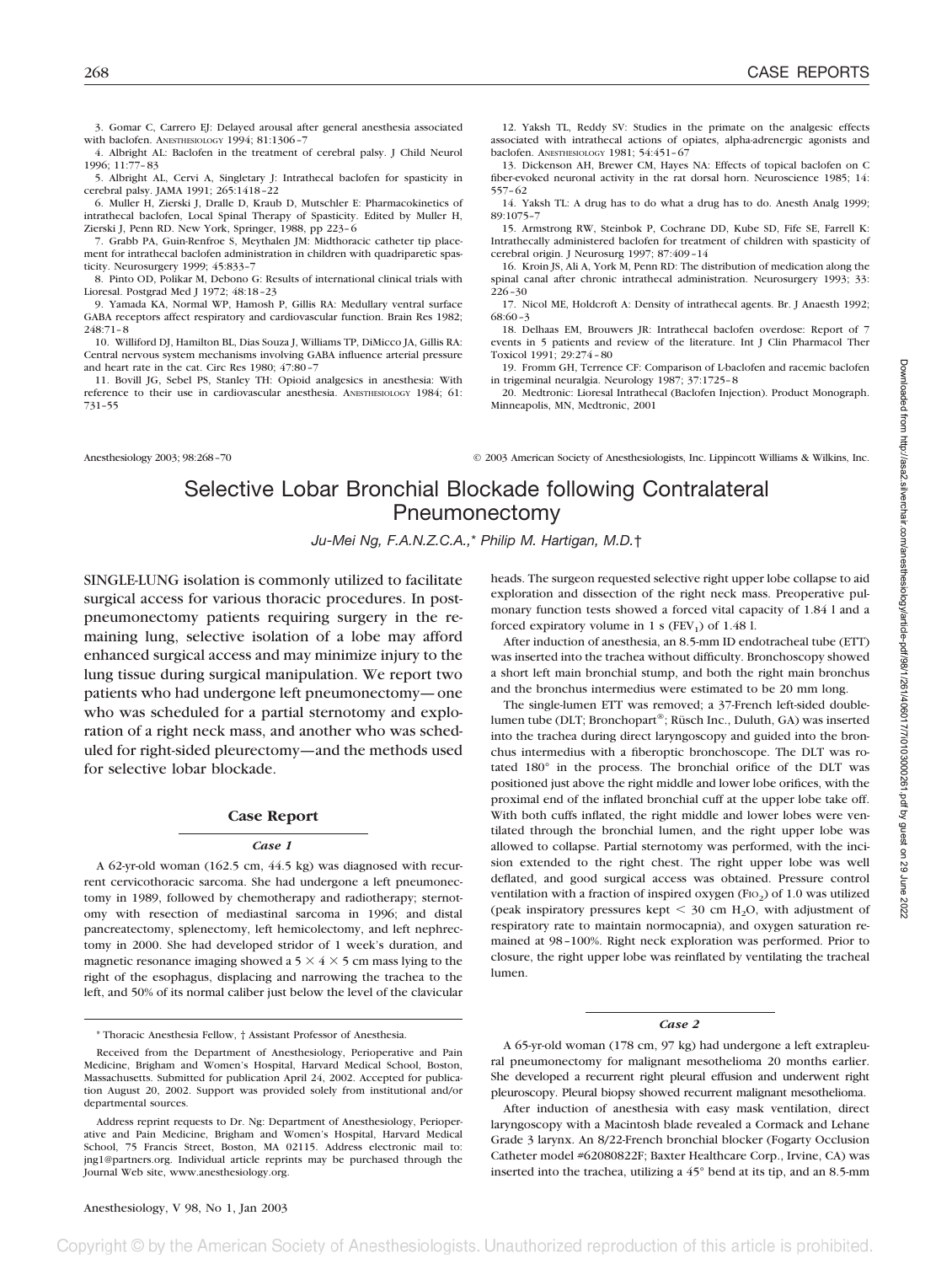ETT was advanced over a fiberoptic bronchoscope and placed alongside the blocker. The blocker was guided into the bronchus intermedius fiberoptically, with its tip at the right middle and lower lobe orifices.

During stripping of the pleura from the upper lobe, the ETT was guided into the bronchus intermedius fiberoptically, and the cuff was inflated to occlude the right upper lobe orifice. Despite incomplete deflation of the right upper lobe, surgery proceeded easily, utilizing ventilation with small tidal volumes (300–350 ml) and adjusting the respiratory rate to maintain adequate minute ventilation. Fig. was  $1.0$ throughout. End-tidal carbon dioxide levels were between 38 and 45 mmHg, and oxygen saturation was maintained between 96 and 98%. The ETT was withdrawn into the trachea during surgery involving the lower half of the lung. During stripping of the pleura from the lower lobe and diaphragm, the Fogarty catheter could not be maneuvered into the right lower lobe bronchus to selectively collapse the lower lobe. It was therefore removed, and a wire-guided endobronchial blocker (WEB; Cook Inc., Bloomington, IN), coupled to a bronchoscope through a guide loop, was advanced until it exited the bronchoscope and entered the right lower lobe bronchus. Under direct visualization, the balloon was inflated with 6 ml of air to occlude the lower lobe bronchus. Airway pressures were kept below  $30 \text{ cm H}_2\text{O}$ , and oxygen saturation was maintained between 95 and 98%.

## **Discussion**

The fine balance between providing satisfactory surgical exposure and maintaining adequate oxygenation is a challenge in postpneumonectomy patients presenting for surgery involving the contralateral hemithorax. Selective lobar bronchial blockade offers an attractive solution for targeted surgical access with preservation of ventilation of as much lung as possible.<sup>1</sup> However, not all postpneumonectomy patients will tolerate selective lobar bronchial blockade, and alternative solutions include low–tidal volume ventilation or high-frequency jet ventilation.<sup>2</sup>

Selective lobar bronchial blockade can be provided by endobronchial intubation with a single-lumen tube, DLTs, bronchial blockers, or a single-lumen endotracheal tube with an enclosed bronchial blocker (Univent<sup>®</sup> tube; Vitaid, New York, NY). The choice depends on the anatomy of the patient's tracheobronchial tree, airway pathology, and the physician's familiarity with the equipment and planned surgery. Selective lobar bronchial blocking with a bronchial blocker has been used in pediatric video-assisted thoracic surgery,  $3,4$  to improve arterial oxygen saturation during hemorrhage in a patient who has undergone a previous contralateral lobectomy,<sup>5</sup> in the management of bronchopleural fistula,<sup>6</sup> and in emergency pulmonary hemorrhage.<sup>7</sup> An intentionally malpositioned right-sided DLT has been used to selectively block the right upper lobe bronchus in lifethreatening hemoptysis.<sup>8</sup>

The use of a left-sided DLT on the right side has been used to occlude the right upper lobe orifice in hemorrhage $9,10$  and during bilateral sequential lung transplantation, after transplantation of the right lung.<sup>11</sup> This is the first report of the use of a left-sided DLT on the right

side to selectively occlude the right upper lobe bronchus during thoracic surgery in a patient who had undergone a left pneumonectomy.

To collapse the right upper lobe, a DLT was chosen over a bronchial blocker, as we felt that it might be difficult to guide the blocker into the right upper lobe bronchus due to the acute angle of the bronchus to the right main stem and the risk of dislodgement from this short upper lobe bronchus during surgical manipulation. Endobronchial intubation with a single-lumen ETT would necessitate repositioning if the right upper lobe needed to be reinflated emergently or at the end of surgery, and it also will not allow application of continuous positive airway pressure (CPAP) if required. A malpositioned right-sided DLT can be used to occlude the right upper lobe orifice, $8$  and the upper lobe can be reinflated by deflating the bronchial cuff, but CPAP cannot be applied to the right upper lobe.

Although problems with the use of a left-sided DLT on the right side may arise,  $11$  we did not experience any difficulty in placing the left-sided DLT into the bronchus intermedius, and the DLT did not kink in the oropharynx. With the bronchial lumen just above the middle and lower lobe orifices and the tracheal lumen above the carina, selective ventilation of the right upper lobe (*via* the tracheal lumen) and both the middle and lower lobes through the bronchial lumen was achievable without having to reposition the tube. The distance from the bronchial orifice to the proximal end of the bronchial cuff of the 37-French DLT (selected according to the patient's height) used was 21 mm, and that was ideal in our patient whose bronchus intermedius was estimated to be 20 mm long. This method worked well to give good deflation of the right upper lobe during surgery, and the lobe reinflated readily before chest closure on ventilation through the tracheal lumen. If the length of the bronchus intermedius is shorter than the distance from the bronchial tip to the proximal end of the bronchial cuff in the particular DLT used, the cuff itself occludes the right upper lobe orifice. Although this may give good deflation of the right upper lobe, more precise positioning of this small bronchial cuff may be required, and, similar to a malpositioned right-sided DLT, CPAP cannot be applied.

A Fogarty occlusion catheter was utilized in the second patient primarily for right lower lobe collapse to gain better surgical access to the diaphragm. Surgery involving the right upper lobe was assisted by partial collapse of the right upper lobe, with the single-lumen ETT advanced into the bronchus intermedius. No attempt was made to selectively block the right upper lobe orifice with the catheter due to the reasons previously mentioned. Although placement of the Fogarty catheter into the right lower lobe bronchus was achieved easily, $4 \text{ we}$ had problems directing the unguided catheter into the specific lobar bronchus. We therefore switched to the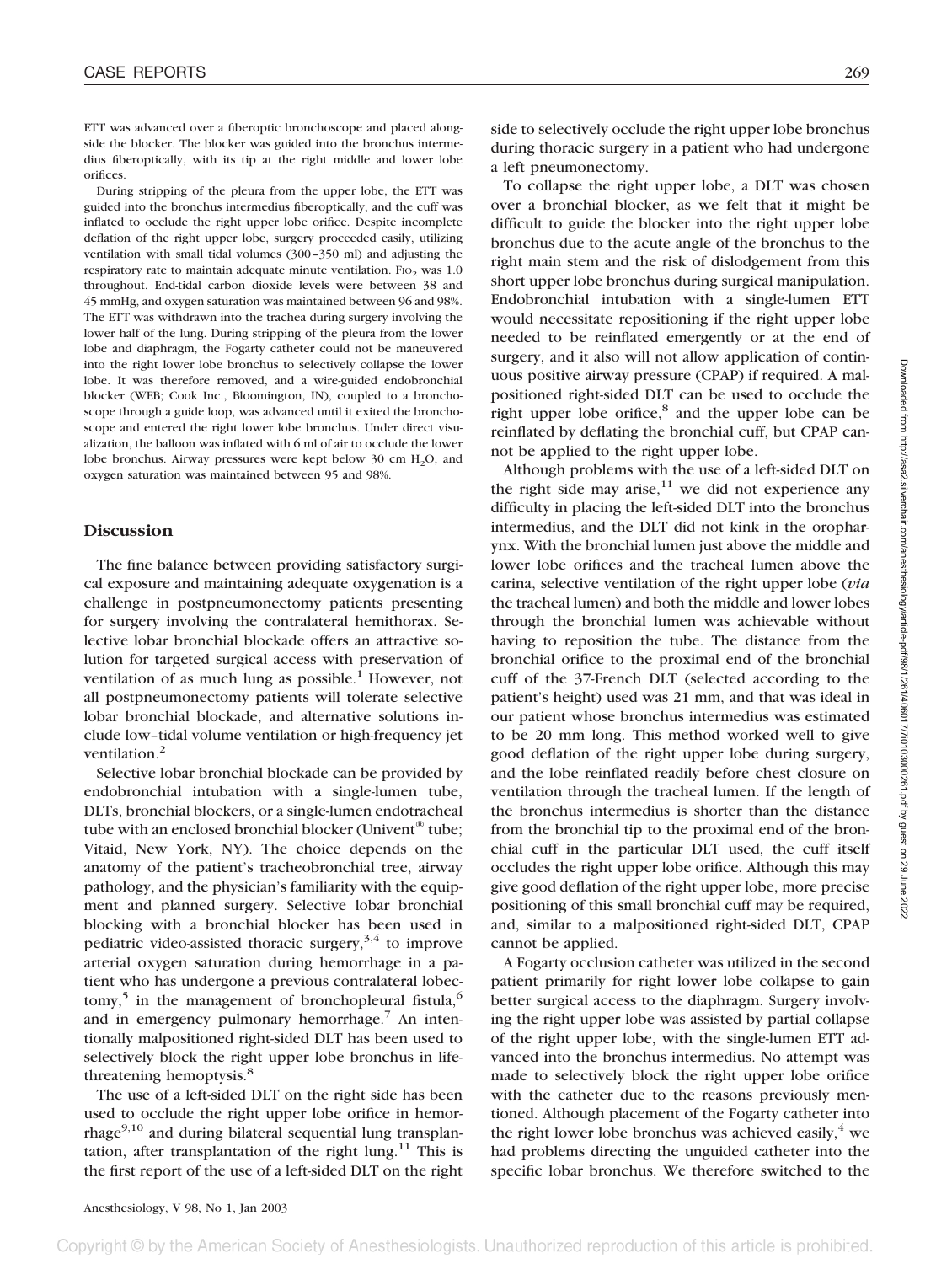WEB, and placed the blocker in the lower lobe bronchus without difficulty. Although the upper end of the 3-cm elliptical balloon was visible above the lower lobe bronchus, the seal was tight, and ventilation of the middle lobe was not impeded.

Compared to the Fogarty occlusion catheter, placement of the WEB into the lower lobe bronchus was easy, and the multiport adaptor allowed simultaneous ventilation and bronchoscopy while providing an effective seal and locking device for the catheter. Upon removal of the guide loop, the lumen of the WEB allows for CPAP when required, which can be especially important in patients with limited pulmonary reserve. Maximum contact of the balloon with the bronchial wall provided a tight seal, which might not have been as good with the spherical balloon of the Fogarty catheter.

We have described the methods used to selectively occlude the right lobar bronchi according to the site of surgery in order to maintain adequate ventilation in patients with previous left pneumonectomy. The use of a left-sided DLT on the right side is presented, and some practical problems associated with bronchial blocking devices are discussed.

## **References**

1. Campos JH: Effects on oxygenation during selective lobar versus total lung collapse with or without continuous positive airway pressure. Anesth Analg 1997; 85:583–6

2. King BW, Gross KP: Right upper lobe resection after left pneumonectomy. ANESTHESIOLOGY 1994; 81:771–3

3. Takahashi M, Yamada M, Honda I, Kato M, Yamamuro M, Hashimoto Y: Selective lobar–bronchial blocking for pediatric video-assisted thoracic surgery. ANESTHESIOLOGY 2001; 94:170–2

4. Takahashi M, Kurokawa Y, Toyama H, Hasegawa R, Hashimoto Y: The successful management of thoracoscopic thoracic duct ligation in a compromised infant with targeted lobar deflation. Anesth Analg 2001; 93:96–7

5. Campos JH, Ledet C, Moyers JR: Improvement of arterial oxygen saturation with selective lobar bronchial block during hemorrhage in a patient with previous contralateral lobectomy. Anesth Analg 1995; 81:1095–6

6. Otruba Z, Oxorn D: Lobar bronchial blockade in bronchopleural fistula. Can J Anaesth 1992; 39:176–8

7. Kabon B, Waltl B, Leitgeb J, Kapral S, Zimpfer M: First experience with fiberoptically directed wire-guided endobronchial blockade in severe pulmonary bleeding in an emergency setting. Chest 2001; 120:1399–402

8. Morell RC, Prielipp RC, Foreman AS, Monaco TJ, Royster RL: Intentional occlusion of the right upper lobe bronchial orifice to tamponade life-threatening hemoptysis. ANESTHESIOLOGY 1995; 82:1529–31

9. Carron H, Hill S: Anesthetic management of lobectomy for massive pulmonary hemorrhage. ANESTHESIOLOGY 1972; 37:658–9

10. Alfery DD: Use of a left-sided double-lumen tube to occlude the right upper lobe orifice (letter). ANESTHESIOLOGY 1995; 83:1131

11. Horan BF, Cutfield GR, Davies IM, Harrison GA, Hughes E, Matheson JN, Scarf M, Spratt P: Problems in the management of the airway during anesthesia for bilateral sequential lung transplantation performed without cardiopulmonary bypass. J Cardiothorac Vasc Anesth 1996; 10:387–90

Anesthesiology 2003; 98:270–2 © 2003 American Society of Anesthesiologists, Inc. Lippincott Williams & Wilkins, Inc.

# Convulsions and Refractory Ventricular Fibrillation after Intrathecal Injection of a Massive Dose of Tranexamic Acid

*Huei-Ming Yeh, M.D.,*\* *Hon-Ping Lau, M.D.,*\* *Pei-Lin Lin, M.D.,*\* *Wei-Zen Sun, M.D.,*† *Martin S. Mok, M.D.,*‡

TRANEXAMIC acid (trans-4-aminomethyl cyclohexane carboxylic acid) is a synthetic amino acid commonly used in treating various kinds of bleeding disorders.<sup>1,2</sup> It produces an antifibrinolytic effect by competitively inhibiting the activation of plasminogen to plasmin. As a result of this inhibition, fibrin is not broken down, and this allows the formation of a more stable clot, thereby reducing the risk of recurrent bleeding. We report a case of accidental intrathecal administration of a large dose of tranexamic acid with a fatal outcome despite aggressive resuscitation.

#### **Case Report**

The patient was a 49-yr-old, 52-kg woman with rectal adenocarcinoma who had undergone resection of the colon. She was admitted for

Anesthesiology, V 98, No 1, Jan 2003

management of sacrococcygeal dysthesia and left sciatica, which had developed gradually over 3 yr despite several courses of adjuvant chemotherapy. A bone scan showed local recurrence of tumor in the lower lumbar spine and in both sacroiliac joints. Neither oral morphine, 300 mg/day, nor intravenous morphine for patient-controlled analgesia (infusion of 7 mg/h plus bolus dose of 8 mg) provided sufficient pain relief. After obtaining satisfactory analgesia with a trial of epidural morphine, we implanted an indwelling intrathecal access device, with the intrathecal catheter tunneled subcutaneously and inserted 12 cm into the L3–L4 interspace. The patient had received a bolus injection of 0.5 mg morphine diluted in 2 ml normal saline through an angled Huber needle with an extension line twice daily for 3 days. The attached line was used because she could not tolerate repetitive transcutaneous punctures. The patient also received tranexamic acid, 500 mg diluted in 10 ml normal saline, intravenously four times daily for persistent hematuria; no adverse effect associated with the tranexamic acid was reported by the patient. By accident, an intern injected the third dose of tranexamic acid into the line connected to the intrathecal device. Immediately after the injection, the patient complained of severe pain in the back and the gluteal region. Her blood pressure increased to 200/130 mmHg (her baseline blood pressure was 130/80 mmHg). Generalized convulsions developed 2 min later. The seizure abated after intravenous injection of 10 mg diazepam. However, the patient became pulseless and cyanotic. The resuscitation team instituted closed-chest cardiac massage and ventilation through a mask immediately. An electrocardiographic monitor was attached, and ventricular fibrillation was noted. The patient was treated with direct-current electrical shocks of 300 J, 360 J, and 360 J consecutively, which failed to convert the rhythm into sinus rhythm.

<sup>\*</sup> Staff Anesthesiologist, Department of Anesthesiology, † Associate Professor and Chair, National Taiwan University Hospital. ‡ Professor, Taipei Medical University, Taipei, Taiwan.

Received from the Department of Anesthesiology, National Taiwan University Hospital, and National Taiwan University College of Medicine, Taipei, Taiwan. Submitted for publication May 28, 2002. Accepted for publication August 29, 2002. Support was provided solely from institutional and/or departmental sources.

Address reprint requests to Dr. Sun: Department of Anesthesiology, National Taiwan University Hospital, No. 7, Chung-Shan S. Road, Taipei 10016, Taiwan. Address electronic mail to: wzsun@ccms.ntu.edu.tw. Individual article reprints may be purchased through the Journal Web site, www.anesthesiology.org.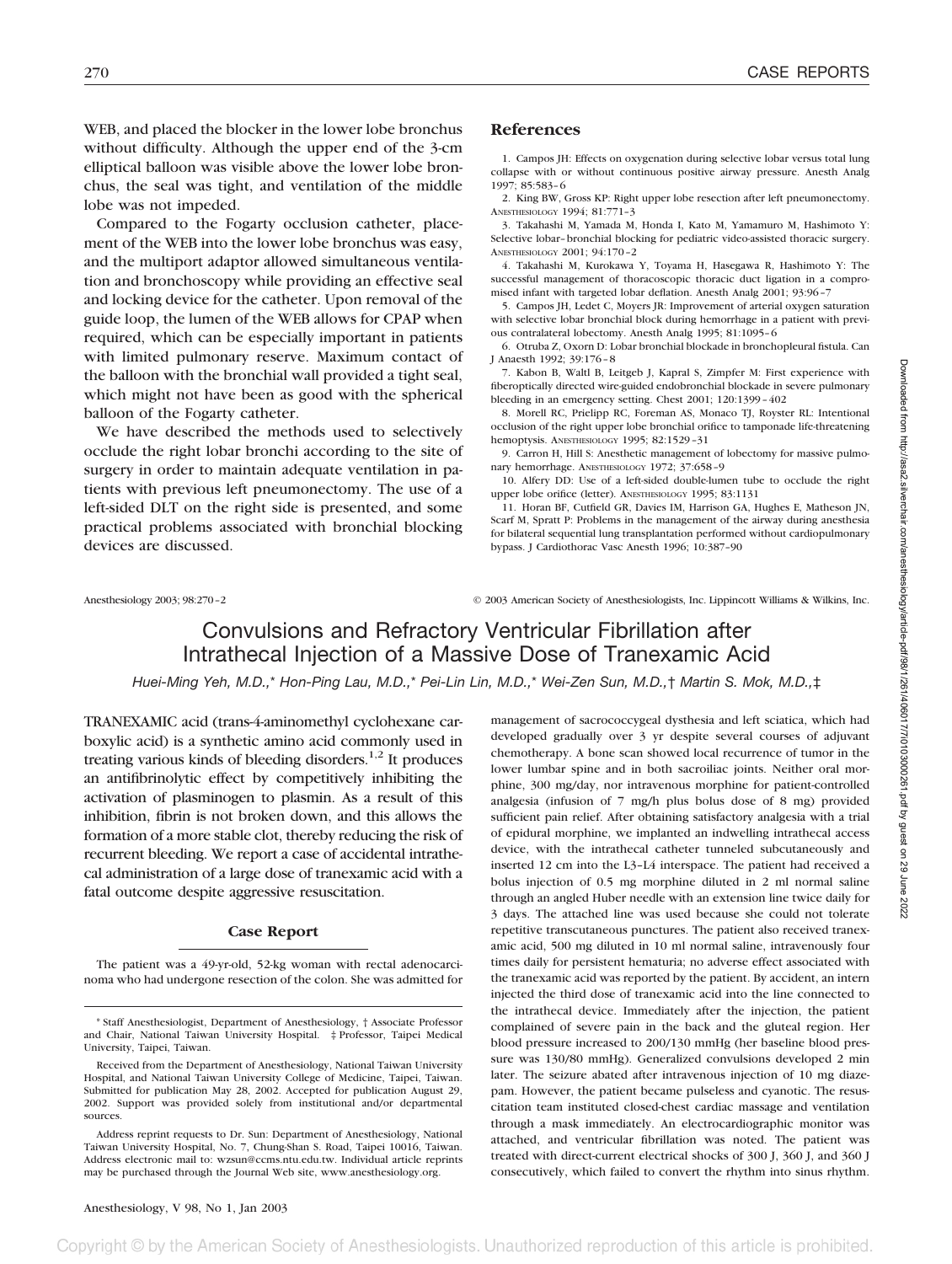The patient was then intubated and mechanically ventilated. However, the ventricular fibrillation was refractory to subsequent resuscitation attempts, including the administration of drugs and more electrical shocks with continued closed-chest cardiac massage. The drugs used during the procedure included cumulative doses of 400 mg lidocaine, 8 mg epinephrine, 1 mg atropine, and 300 mg amiodarone. The ventricular fibrillation persisted despite the resuscitative measures, and the patient was pronounced dead after 1.5 h of resuscitation attempts. The patient's family refused to allow an autopsy to be performed. The patient did not have any other major systemic diseases other than rectal cancer. Her chemotherapy did not involve any cardiac-toxic agents. The patient's laboratory data on the day before the fatal episode were as follows: hemoglobin, 12.5 mg/dl; leukocyte count, 7,520/ mm<sup>3</sup>; glucose, 86 mg/dl; sodium, 134 mEq/l; potassium, 4.5 mEq/l; calcium, 4.8 mEq/l; chloride, 105 mEq/l; and normal electrocardiographic results, with regular sinus rhythm.

## **Discussion**

Tranexamic acid has a low acute toxicity at therapeutic doses. The lethal oral dose exceeds 3–10 g/kg body weight in all species studied, and the 50% lethal dose after intravenous injection is approximately 1–1.5 g/kg body weight in mice, rats, rabbits, and dogs. $3$  However, when applied topically to the cerebral cortex in animal studies, tranexamic acid produced powerful seizures. $4-6$ 

Little is known about the effect of direct intrathecal administration of tranexamic acid in humans. Wong *et al.*<sup>7</sup> reported a case of inadvertent intrathecal injection of 75 mg tranexamic acid in a healthy, 18-yr-old man. The patient had satisfactory anesthesia with sensory block level to T10 for a scheduled appendectomy. When the patient returned to the ward 4 h after the spinal injection, he experienced persistent motor and sensory block of both lower extremities, restlessness, and urinary incontinence. He developed clonic convulsions that progressed to a generalized seizure with hyperthermia of 40.5°C 5.5 h after the injection. His seizure and fever gradually subsided over the next 5 h after treatment with intravenous diazepam and diclofenac. He recovered completely, without any sequelae, the next day. de Leede-Van der Maarl *et al.*<sup>8</sup> also reported a case of a 68-yr-old man who accidentally received an intrathecal injection of 50 mg tranexamic acid instead of the intended anesthetics. He developed status epilepticus immediately after administration of the drug, which had to be treated with midazolam, phenytoin, and thiopental infusion for 2 days. His medical course was complicated, with multiorgan dysfunction and hypotonic paresis of all four extremities, which eventually resolved but resulted in residual bilateral peroneal palsy. In our case, the patient reported severe back pain, and convulsions developed immediately after intrathecal injection of 500 mg tranexamic acid, which was a much larger dose compared with those in the former two case reports. The seizure was controlled with prompt administration of intravenous diazepam. However, the patient quickly developed ventricular fibrillation, which was not amenable to aggressive resuscitative efforts. It has been reported that intravenous injection with 1 g tranexamic acid results in a concentration of 5–20 mg/l in the plas $ma^{9-11}$  and 2–5 mg/l in the cerebrospinal fluid.<sup>12</sup> Assuming that the drug was thoroughly diluted within the thecal space containing 500 ml of cerebrospinal fluid, 500 mg tranexamic acid would produce a concentration of 1,000 mg/l in the cerebrospinal fluid, which is 500 times greater than the therapeutic level  $(2-5 \text{ mg/l})^3$ Yamamura *et al.*<sup>5</sup> reported that intracisternal injection of tranexamic acid at a dose of 5 mg/kg in cats causes seizure activities within 45 to 60 s. In the present case, the patient received an intrathecal injection of tranexamic acid at a dose of 10 mg/kg, which far exceeded the epileptogenic dose of 5 mg/kg in the report by Yamamura *et al.*<sup>5</sup> The most disturbing aspect of this case is the rapid development of ventricular fibrillation despite successful management of the patient's seizure. The ventricular fibrillation was refractory to all resuscitative efforts.

We do not know the mechanism by which tranexamic acid induces convulsions or ventricular fibrillation. One may postulate that very high doses of tranexamic acid would cause massive sympathetic discharge, as evidenced by the initial hypertensive response and the subsequent ventricular arrhythmia in this patient. The concomitant administration of 15 mg tetracaine in the case reported by Wong *et al.*<sup>7</sup> seemed to ameliorate the central nervous system effects of the 75 mg tranexamic acid when compared with that reported by de Leede-van der Maarl *et al.*<sup>8</sup> with 50 mg tranexamic acid.

An intrathecal drug administration system is a wellaccepted method of delivering morphine. On rare occasions, the line attached to the intrathecal access device could be misused as an intravenous line. Fatal or nearfatal catastrophes after inadvertent intrathecal injection of contrast media (amidotrizoate), $^{13}$  penicillin, $^{14}$  muscle relaxants (gallamine triethiodide), $15$  and chemotherapy agents (vincristine) $16$  have been reported. Among the patients who were successfully resuscitated, the treatments included administration of anticonvulsants, cerebrospinal fluid lavage, and subsequent intensive monitoring.<sup>13–16</sup> In the present case, we found that the convulsions were responsive to benzodiazepine. However, refractory ventricular fibrillation and subsequent cardiovascular collapse precluded the possibility of cerebrospinal fluid lavage therapy. To prevent this iatrogenic complication, we have since begun labeling lines with different colors so that the intrathecal drug administration line is clearly identified, and we strongly recommend taking these precautionary measures.

## **References**

<sup>1.</sup> Dubber AHC, McNicol GP, Douglas AS: Amino methyl cyclohexane carboxylic acid (AMCA): A new synthetic fibrinolytic inhibitor. Br J Haematol 1965; 11:237–45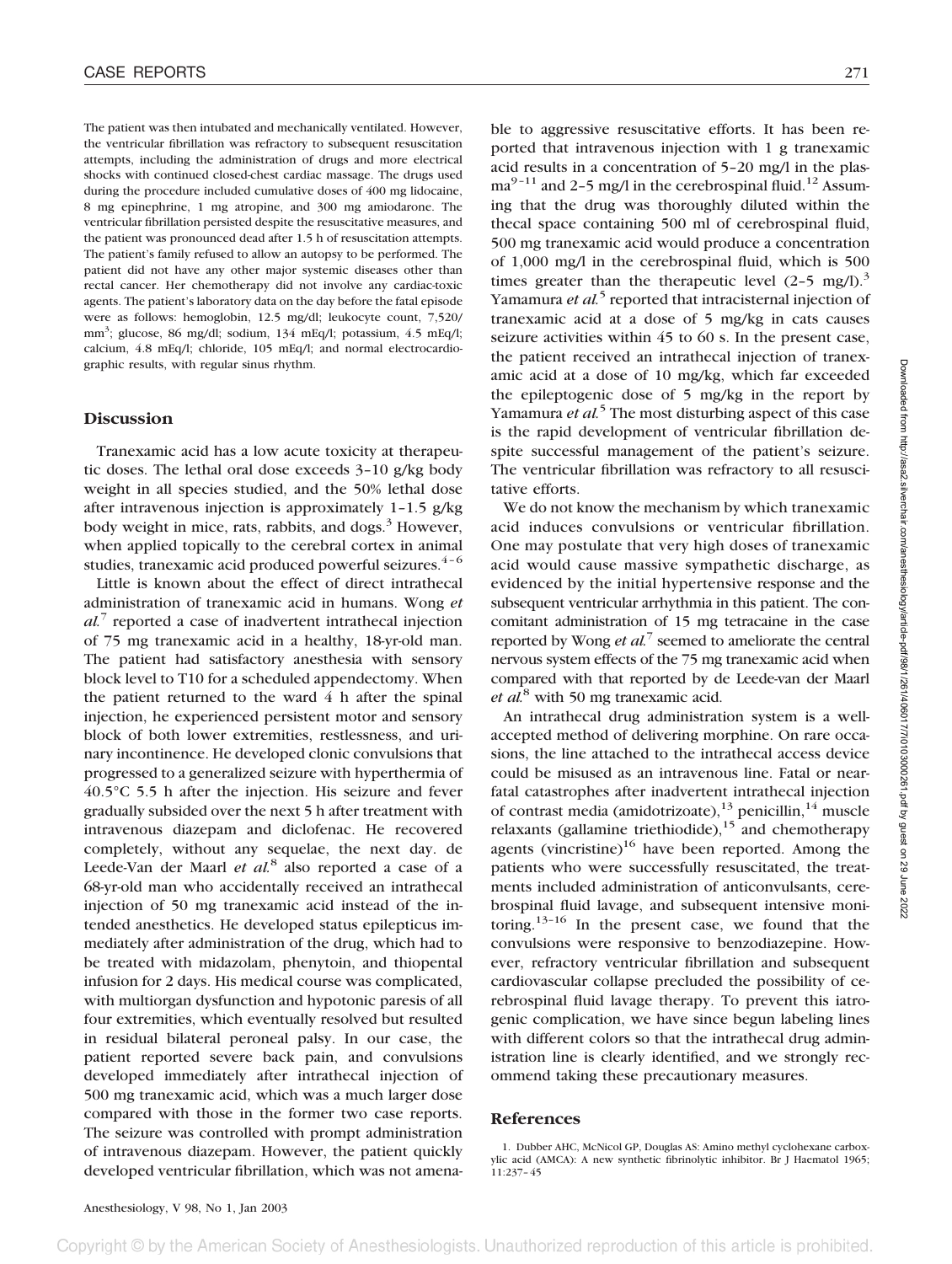2. Dunn CJ, Koa CL: Tranexamic acid: A review of its use in surgery and other indications. Drugs 1999; 57:1005–32

3. Siren MJ: Study on the acute toxicity of tranexamic acid (AMCA: trans-4 aminomethylcyclohexanecarboxylic acid) in mice. Kabi Confidential Report No. 441, 1966

4. Pellegrini A, Giaretta D, Chemello R, Zanoto L, Testa G: Feline generalized epilepsy induced by tranexamic acid (AMCA). Epilepsia 1982; 23:35–45

5. Yamamura A, Nakamura T, Makino H, Hagihara Y: Cerebral complication of antifibrinolytic therapy in the treatment of ruptured intracranial aneurysm: Animal experiment and a review of literature. Eur Neurol 1980; 19:77–84

6. Schlag MG, Hopf R, Redl H: Convulsive seizure following subdural application of fibrin sealant containing tranexamic acid in a rat model. Neurosurgery 2000; 47:1463–67

7. Wong J, Yang S, Tsai M: Accidental injection of tranexamic acid (Transamin) during spinal anesthesia [in Chinese]. Ma Zui Xue Za Zhi 1988; 26:249–52

8. de Leede-Van der Maarl MG, Hilkens P, Bosch F: The epileptogenic effect of tranexamic acid. J Neurol 1999; 246:843

9. Pilbrant A, Schannong M, Wessman J: Pharmacokinetics and bioavailability of tranexamic acid. Eur J Clin Pharmacol 1981; 20:65–72

10. Svahn CM, Schannong M, Stenberg U, Widlund L: Absorption of tranexamic acid as a prodrug in healthy volunteers. Arzneimittelforschung 1988; 38: 735–8

11. Astedt B: Clinical pharmacology of tranexamic acid. Scand J Gastroenterol Suppl 1987; 137:22–5

12. Tovi D, Thulin CA: Ability of tranexamic acid to cross the blood-brain barrier and its use in patients with ruptured intracranial aneurysm. Acta Neurol Scand 1972; 48:257

13. Nakazawa K, Yoshinari M, Kinefuchi S, Amaha K: Inadvertent intrathecal administration of amidetrizoate. Intensive Care Med 1988; 15:55–7

14. Mesry S, Baradaran J: Accidental intrathecal injection of gallamine triethiodide. Anaesthesia 1974; 29:301–4

15. Marks C, Cummins BH: Rescue after 2 megaunits of intrathecal penicillin. Lancet 1981; 1:658–9

16. Dyke RW: Vincristine must not be administered intrathecally. JAMA 1982; 248:171–2

Anesthesiology 2003; 98:272–4 © 2003 American Society of Anesthesiologists, Inc. Lippincott Williams & Wilkins, Inc.

# Open Chest Tension Pneumothorax during Lung Volume Reduction Surgery *via* Sternotomy

*Matt Schlossberg, M.D.,*\* *Patrick Ross, M.D., Ph.D.,*† *Mark A. Gerhardt, M.D., Ph.D.*‡

TENSION pneumothorax is a life-threatening emergency that rapidly results in cardiopulmonary arrest. Although often associated with trauma or central line placement, tension pneumothorax can also occur intraoperatively from positive pressure ventilation or from the surgical procedure. Although some case reports have described tension pneumothorax during video-assisted thoracoscopic surgery, $1,2$  we report a tension pneumothorax that developed while the chest was open following median sternotomy and entrance into the contralateral pleural space.

### **Case Report**

A 66-yr-old man (84.5 kg, 170 cm) with severe chronic obstructive pulmonary disease (COPD) presented for lung volume reduction surgery (LVRS). His past medical history was significant for tobacco abuse and severe COPD. On physical examination, the patient had conversational dyspnea, clubbing, peripheral cyanosis, and bilateral expiratory wheezing in all lung fields. A preoperative chest radiograph showed a normal-sized heart, increased anteroposterior diameter, and flattening of the hemidiaphragms. A computed tomography scan showed evidence of severe emphysema with bilateral upper lobe predominance. The bullae were the target lesions for the surgical procedure.3 Preoperative pulmonary function test results are shown in table 1. The patient's arterial blood gas data while breathing room air were as follows: *pH*, 7.40; Paco<sub>2</sub>, 48 mmHg; Pao<sub>2</sub>, 63 mmHg; bicarbonate,

29 mEq/l; and arterial oxygen saturation, 93%. Right heart catheterization (table 2) indicated elevated pulmonary artery pressures.

A thoracic epidural catheter was placed at the T6 level using a right paramedian hanging drop technique without difficulty and was dosed with 10 ml ropivacaine, 0.5%, in divided doses. The patient had an uneventful induction, and maintenance anesthesia was achieved with sevoflurane in oxygen. A 39-French, left-sided, double-lumen endotracheal tube was placed without difficulty, and positioning was confirmed *via* fiberoptic bronchoscopy. Ventilation was provided *via* pressure control mode (peak pressure  $=$  30 cm H<sub>2</sub>O) at a rate of 14 breaths/min. Delivered tidal volumes during left one-lung ventilation were approximately 375 ml, with a set inspiratory to expiratory ratio of 1:3.5. A central venous catheter was placed without complication *via* the right subclavian vein.

A midline sternotomy was performed, and the surgeon opened the right lung pleura. Approximately 25 min after initiating right pulmonary resection, there was a sudden, significant loss of tidal volume and rapid (over several seconds) development of pulseless electrical activity. The patient exhibited profound hypotension (nonpulsatile arterial line with pressures  $\leq$  30 mmHg), a sinus rhythm without ST segment changes, and decreased end-tidal carbon dioxide. Initial treatment consisted of open cardiac massage and a bolus dose of epinephrine ( $250 \mu g$ ) while determining the cause of the hypotension. Inspection of the operative field revealed that the left pleura tented (under pressure) past the midline. Opening of the left pleura was associated with a rush of air and resolution of the hypotension within seconds. Following an initial transient sinus tachycardia and hypertension secondary to the epinephrine, the vital signs returned to baseline, and surgery continued. There was a continual large air leak from the left lung. A ruptured bulla of the left upper lobe was noted and excised with other diseased lung tissue. The patient was extubated at the conclusion of the procedure. A persistent bronchopleural fistula of the left upper lobe required reoperation 3 weeks after the initial procedure. The remainder of the perioperative course was unremarkable.

## **Discussion**

A tension pneumothorax may occur when intrapleural pressure exceeds atmospheric pressure. This usually occurs from pleural injury in which a conduit acts like a

convright © by the American Society of Anesthesiologists. Unauthorized reproduction of this article is prohibited

<sup>\*</sup> Clinical Instructor, ‡ Assistant Professor, Department of Anesthesiology, † Assistant Professor, Department of Cardiothoracic Surgery.

Received from the Departments of Anesthesiology and Cardiothoracic Surgery, The Ohio State University Medical Center, Columbus, Ohio. Submitted for publication January 8, 2002. Accepted for publication August 23, 2002. Support was provided solely from institutional and/or departmental sources.

Address reprint requests to Dr. Gerhardt: Department of Anesthesiology, N412 Doan Hall, The Ohio State University Medical Center, 410 West Tenth Avenue, Columbus, Ohio 43210-1228. Address electronic mail to: Gerhardt-1@medctr.osu.edu. Individual article reprints may be purchased through the Journal Web site, www.anesthesiology.org.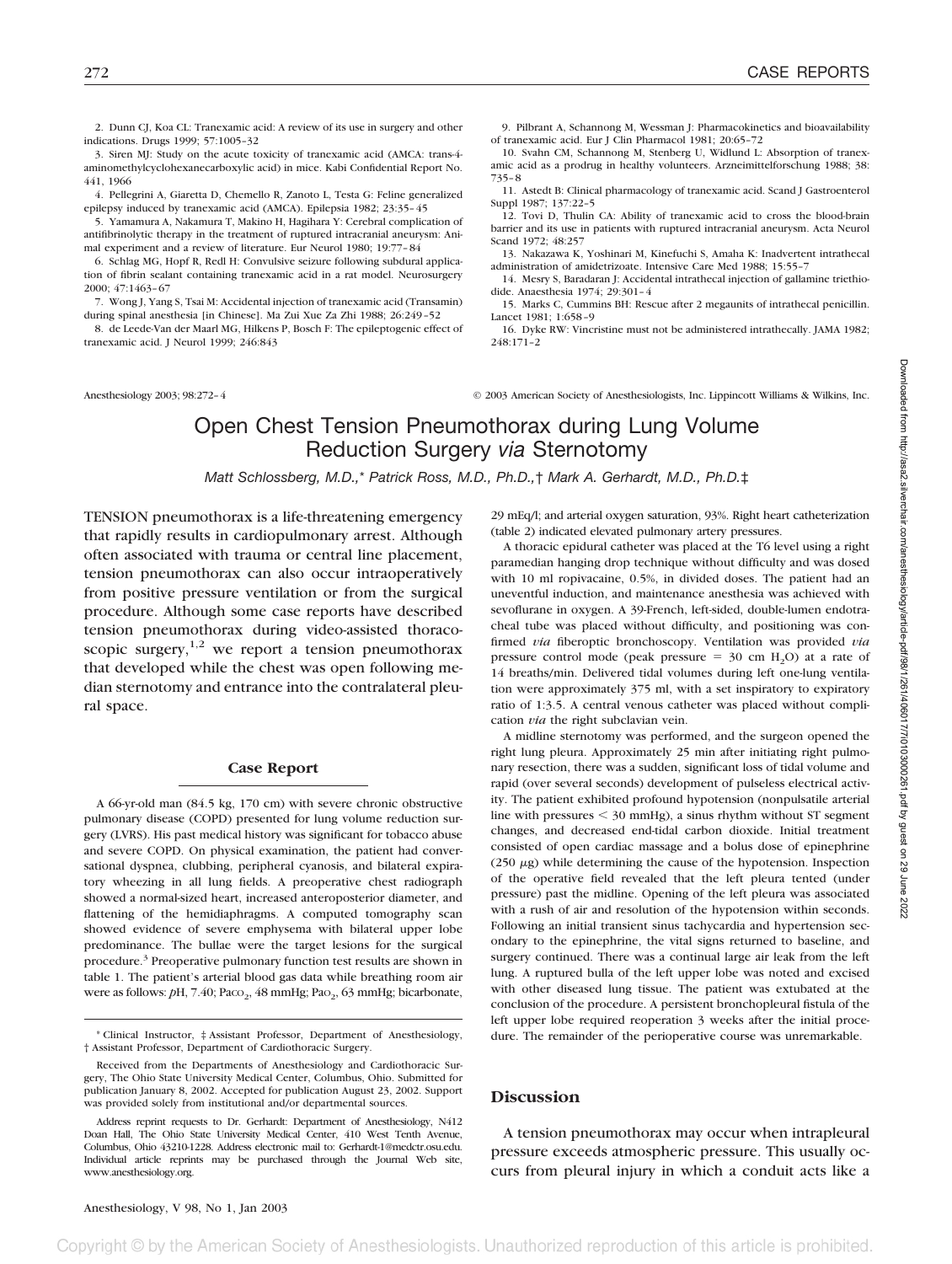|                         | Prebronchodilator |        |                | Postbronchodilator |          |
|-------------------------|-------------------|--------|----------------|--------------------|----------|
|                         | Predicted         | Actual | %<br>Predicted | Actual             | % Change |
| FVC (I)                 | 3.89              | 1.01   | 26             | 1.33               | 32       |
| $FEV_1$ (I)             | 2.87              | 0.45   | 16             | .55                | 22       |
| $FEV1/FVC$ (%)          | 83.8              | 44.6   |                |                    |          |
| $FEF_{25-75}$ (I/s)     | 3.09              | 0.15   | 5              | 0.20               | 33       |
| Peak flow (I/s)         | 8.02              | 2.86   | 36             | 3.22               | 13       |
| MVV (I/min)             | 127               | 37     | 29             |                    |          |
| ERV (I)                 | 1.20              | 0.73   | 61             |                    |          |
| Thoracic gas volume (I) | 3.46              | 5.41   | 156            |                    |          |
| RV(1)                   | 2.26              | 4.68   | 207            |                    |          |
| TLC (I)                 | 6.61              | 7.00   | 106            |                    |          |
| <b>RV/TLC (%)</b>       | 34.5              | 66.9   |                |                    |          |

Because the patient had emphysematous target lesions on chest computed tomography scan, a carbon monoxide diffusing capacity was not performed. ERV = expiratory reserve volume; FEF<sub>25–75</sub> = midexpiratory (25–75%) forced expiratory flow; FEV<sub>1</sub> = forced expiratory volume in 1 s; FVC = forced vital capacity;  $MV = maximum$  voluntary ventilation;  $RV =$  residual volume;  $TLC =$  total lung capacity.

one-way valve, allowing air to escape into the pleural space. Expansion of the pneumothorax forces the lung to collapse, with resultant increasing airway pressures. Increasing intrathoracic pressure exceeds venous and cardiac end-diastolic pressures, limiting cardiac filling, stroke volume, and blood pressure (pulseless electrical activity). Tension pneumothorax is a medical emergency and requires immediate decompression. Although case reports of tension pneumothorax exist in the setting of thoracotomy and video-assisted thoracoscopic surgery,  $1,2$  there are no published case reports of tension pneumothorax in a patient with an open chest following sternotomy.

The differential diagnosis in our case includes pulmonary thromboembolism, venous air embolism, torsion of the heart or great vessels, compression of the heart by the surgeon, primary cardiac etiologies (dysrhythmia, myocardial ischemia), "pulmonary tamponade" resultant from air trapping, acute right heart failure secondary to marked pulmonary hypertension, malposition of the double-lumen endotracheal tube, and iatrogenic pneumothorax from the thoracic epidural or central venous cannulation procedures. The rapid resolution of the hypotension and the rush of air associated with opening of the left pleura confirm the diagnosis of tension pneumothorax. Iatrogenic causes do not seem likely. The central

**Table 2. Preoperative Right Heart Cardiac Catheterization Results**

| Right atrium                            | 8 mmHq      |
|-----------------------------------------|-------------|
| Right ventricular outflow               | $42/8$ mmHq |
| Main pulmonary artery                   | 42/20 mmHq  |
| Pulmonary capillary wedge               | 11 mmHg     |
| Main pulmonary artery oxygen saturation | 69%         |
|                                         |             |

Additional preoperative cardiac workup was unremarkable. Electrocardiogram demonstrated a normal sinus rhythm and low voltage QRS complexes consistent with pulmonary disease. A dobutamine–thallium scan showed no scintigraphic evidence of myocardial ischemia or prior myocardial infarction. Transthoracic echocardiography showed no significant valvular disease and a left ventricular ejection fraction of 60%.

line was placed on the contraleteral side. Bilateral dermatomal anesthesia, low volatile agent requirements intraoperatively, and excellent postoperative analgesia suggest placement of the epidural catheter into the epidural space rather than the pleural space. Malposition of the double-lumen endotracheal tube can result in barotrauma. Fiberoptic bronchoscopy was performed before and after the development of the pneumothorax and demonstrated proper positioning of the endotracheal tube. The most likely cause of the pneumothorax was rupture of a pulmonary bulla secondary to positive pressure ventilation. Because the left pleura was not yet opened, a tension pneumothorax ensued.

The LVRS population is selected for severe obstructive disease and is therefore at high risk for intraoperative pneumothorax. LVRS has had limited success as a palliative procedure for severe COPD, with 30-day mortality rates ranging from 0 to  $15\%$ .<sup>4-6</sup> Pneumothorax-related complications accounted for approximately 3% of the American Society of Anesthesiologists' closed claims database. $\frac{7}{1}$  Barotrauma was responsible for 20% of the pneumothorax cases, with placement of brachial plexus blocks and central lines comprising the majority of claims.<sup>7</sup> Pneumothorax may occur in  $3-5%$  of mechanically ventilated patients and is life-threatening if a tension pneumothorax develops. Patients with COPD have an increased risk of pneumothorax.<sup>8</sup> Previous reports of LVRS *via* sternotomy did not report intraoperative pneumothorax but did advocate ventilator management of pressure control ventilation  $(20-25 \text{ cm } H_2O)$  with a prolonged inspiratory to expiratory ratio of  $1:4<sup>4</sup>$  for example, which was similar to our management. The prolonged inspiratory to expiratory ratio is critically important, as air trapping can result in a physiologic process that resembles tension pneumothorax.

Early postoperative extubation in LVRS patients decreases work of breathing and airway resistance and increases dynamic compliance.<sup>9</sup> Extubation also protects